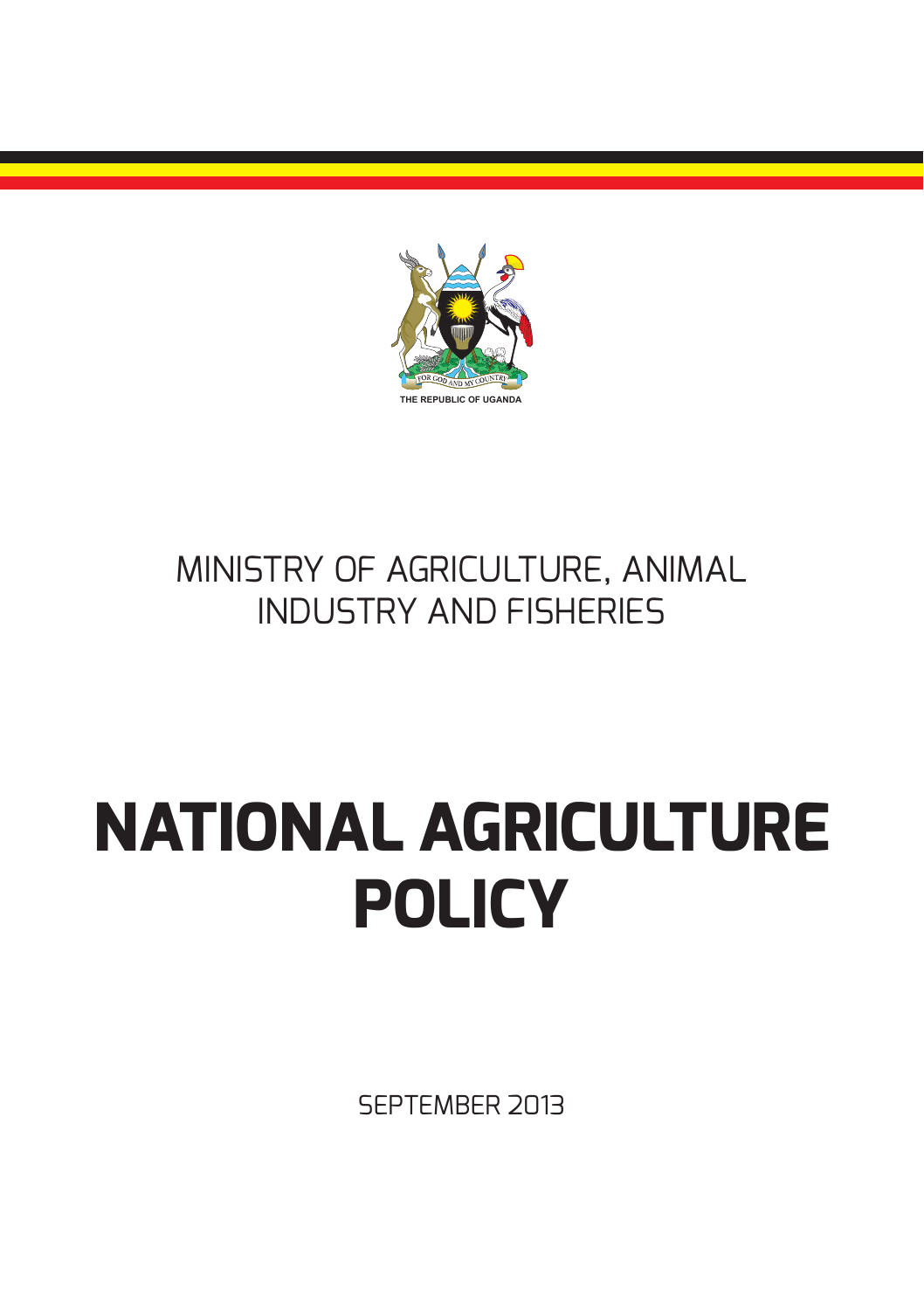MINISTRY OF AGRICULTURE, ANIMAL INDUSTRY AND FISHERIES

# **NATIONAL AGRICULTURE POLICY**

SEPTEMBER 2013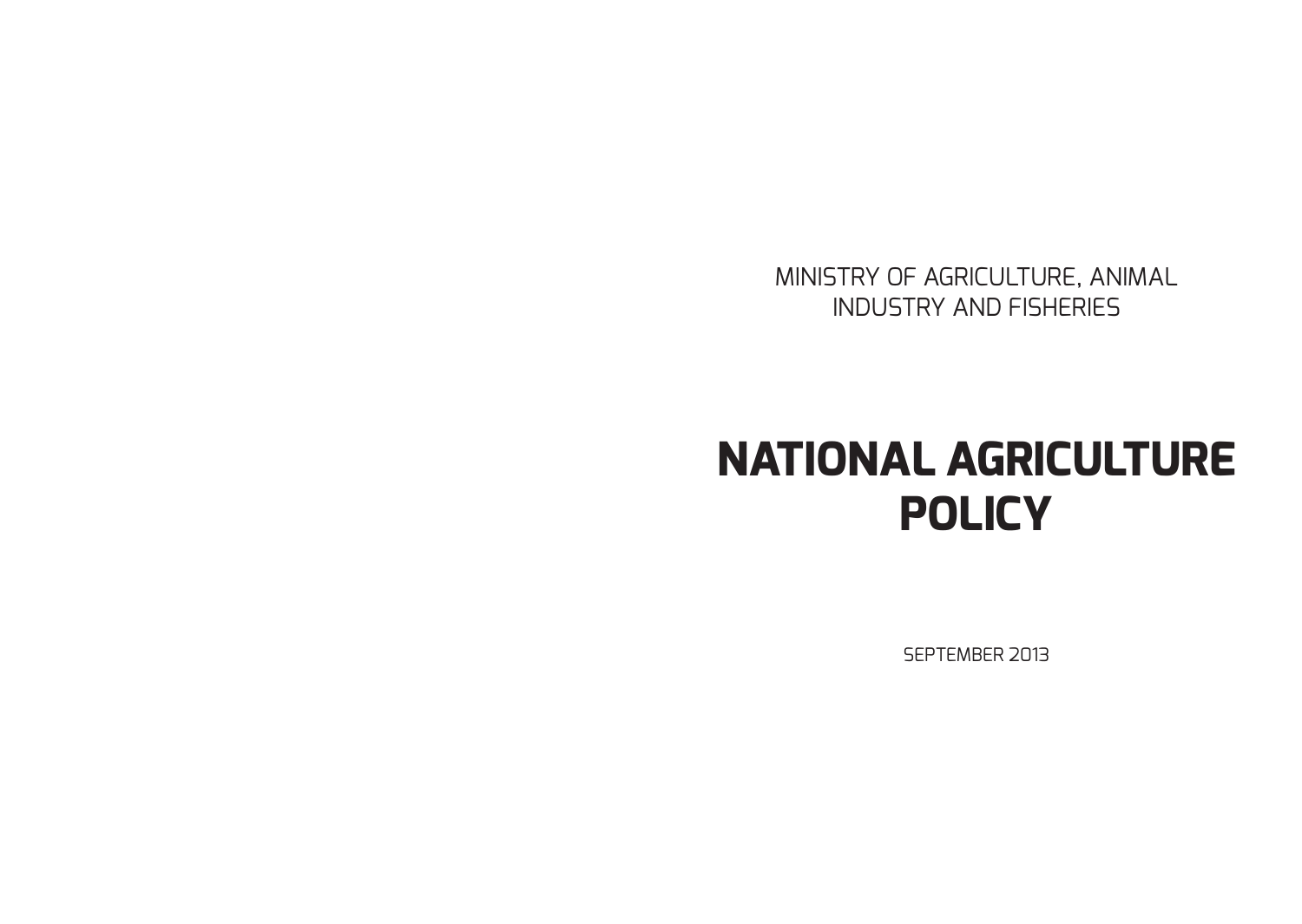### TABLE OF CONTENTS

|     |                                                                               | <b>ACRONYMS AND ABBREVIATIONS</b>                                                                                                                                                                                                                                                                                                                                                                                                                                                           | iv                                                                                                                         |
|-----|-------------------------------------------------------------------------------|---------------------------------------------------------------------------------------------------------------------------------------------------------------------------------------------------------------------------------------------------------------------------------------------------------------------------------------------------------------------------------------------------------------------------------------------------------------------------------------------|----------------------------------------------------------------------------------------------------------------------------|
|     | <b>GLOSSARY</b>                                                               |                                                                                                                                                                                                                                                                                                                                                                                                                                                                                             | v                                                                                                                          |
|     | <b>FOREWORD</b>                                                               |                                                                                                                                                                                                                                                                                                                                                                                                                                                                                             | 1                                                                                                                          |
| 1.0 | <b>INTRODUCTION</b>                                                           |                                                                                                                                                                                                                                                                                                                                                                                                                                                                                             |                                                                                                                            |
| 2.0 | 2.1<br>2.2<br>2.3<br>2.4<br>2.5<br>2.6                                        | <b>BACKGROUND</b><br>Importance of Agriculture<br>Agricultural Sector Performance<br>Agricultural Policy Environment since 1997<br>Agricultural Sector Management<br>Agricultural Development Challenges<br>Potential for Agriculture                                                                                                                                                                                                                                                       | 1<br>$\mathbf{1}$<br>$\overline{2}$<br>$\overline{2}$<br>$\overline{2}$<br>З<br>$\exists$                                  |
| 3.0 | 3.1<br>3.2<br>3.2.1                                                           | GUIDING PRINCIPLES, OBJECTIVES AND STRATEGIES<br>Guiding Principles<br>Policy Objectives and Strategies<br>Vision<br>3.2.2 Mission<br>3.2.3 Objectives and Strategies                                                                                                                                                                                                                                                                                                                       | 4<br>4<br>6<br>6<br>6<br>6                                                                                                 |
| 4.0 | 4.1<br>4.2<br>4.3<br>4.6<br>4.7<br>4.8<br>4.9<br>4.10<br>4.11<br>4.12<br>4.13 | AGRICULTURAL SUPPORT SECTOR POLICIES AND SERVICES<br>Ministry Responsible for Energy and Minerals<br>Ministry Responsible for Transport Infrastructure<br>Ministry Responsible for Agricultural Finance<br>Ministry Responsible for Market Information<br>Ministry Responsible for Trade and Industry<br>Agricultural Training and Skills Development<br>Agricultural Labour<br>Agricultural Statistics<br>Agro-processing<br>Community Empowerment and Development<br>Health and Nutrition | 12 <sup>2</sup><br>$12 \overline{ }$<br>13 <sup>°</sup><br>13 <sup>°</sup><br>15<br>15<br>16<br>16<br>16<br>17<br>17<br>17 |

|     | 4.14<br>4.15<br>4.18 | Land for Agricultural Production<br>Population<br>Agencies Responsible for Early Warning, Disaster<br>Preparedness and Management                                                                                                      | 18<br>18<br>19                               |
|-----|----------------------|----------------------------------------------------------------------------------------------------------------------------------------------------------------------------------------------------------------------------------------|----------------------------------------------|
| 5.0 | 5.1<br>5.2<br>5.2.1  | <b>IMPLEMENTATION FRAMEWORK</b><br>Implementation Issues<br>Institutional Roles and Responsibilities<br>Ministry of Agriculture, Animal Industry                                                                                       | 19<br>19<br>20                               |
|     | 5.3                  | and Fisheries (MAAIF)<br>5.2.2 Local Governments<br>5.2.3 Private Sector<br>5.2.4 Civil Society<br>5.2.5 Development Partners<br>Implementation Coordination<br>5.3.1 Intra-sectoral Coordination<br>5.3.2 Inter-sectoral Coordination | 20<br>23<br>24<br>24<br>25<br>25<br>25<br>25 |
| 6.0 | 6.1<br>6.2           | <b>MONITORING AND EVALUATION</b><br>Purpose of the Monitoring and Evaluation System<br>Operationalising the Monitoring and Evaluation Framework                                                                                        | 26<br>26<br>26                               |
| 7.0 |                      | <b>COMMUNICATION STRATEGY</b>                                                                                                                                                                                                          | 27                                           |
| 8.0 | <b>CONCLUSION</b>    |                                                                                                                                                                                                                                        |                                              |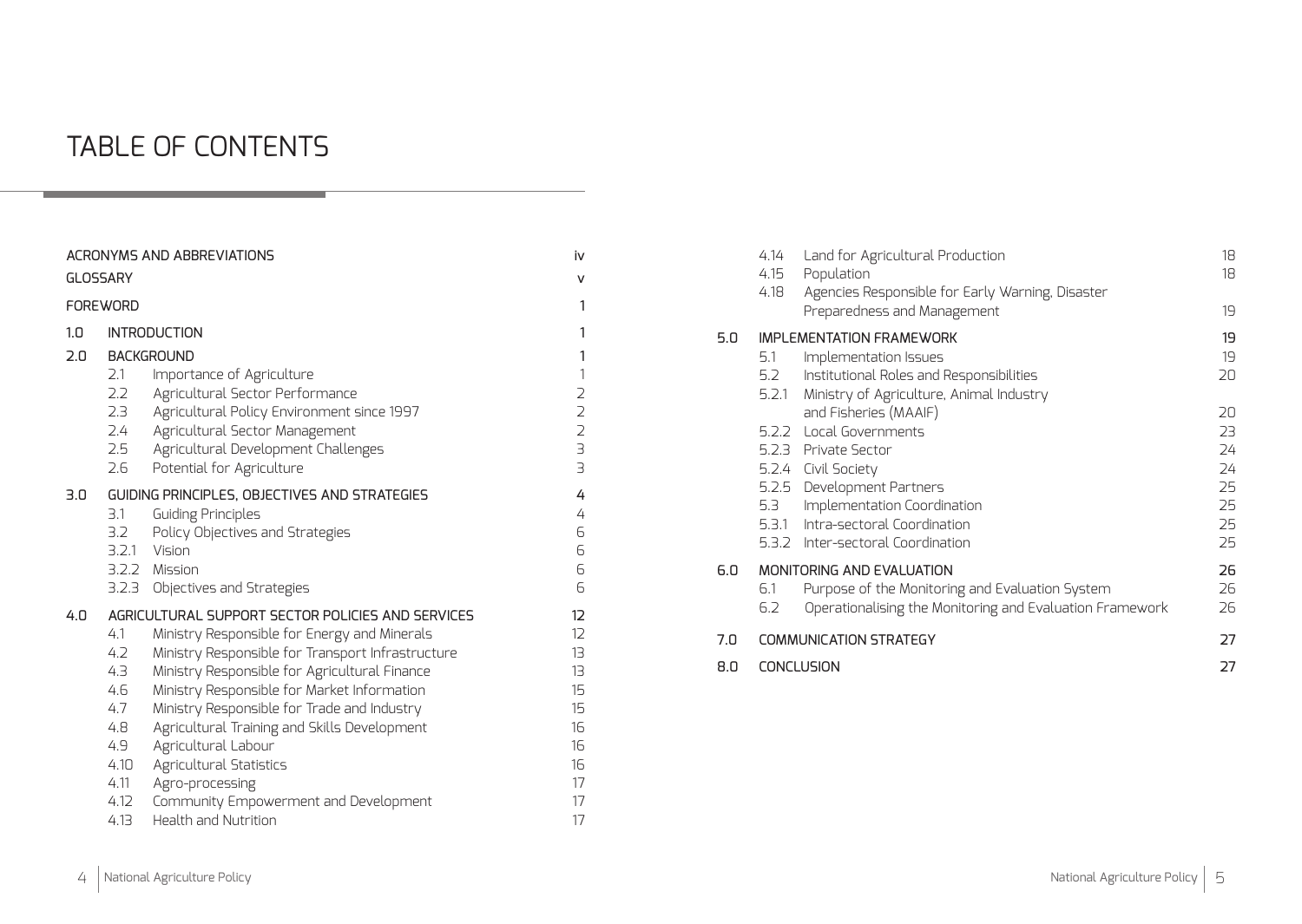### ACRONYMS AND ABBREVIATIONS

### GLOSSARY

| <b>ASRDS</b>        | National Agriculture Sector and Rural Development Secretariat    |
|---------------------|------------------------------------------------------------------|
| <b>CDO</b>          | Cotton Development Authority                                     |
| <b>COCTU</b>        | Coordinating Office for the Control of Trypanosomiasis in Uganda |
| <b>DDA</b>          | Dairy Development Authority                                      |
| <b>DSIP</b>         | Development Strategy and Investment Plan                         |
| HIV/AIDS            | Human Immunodeficiency Virus/Acquired Immunodeficiency Syndrome  |
| <b>MAAIF</b>        | Ministry of Agriculture, Animal Industry and Fisheries           |
| <b>Μ&amp;Ε</b>      | Monitoring and Evaluation                                        |
| <b>MDAs</b>         | Ministries, Departments and Agencies                             |
| <b>MTIC</b>         | Ministry of Trade, Industry and Cooperatives                     |
| <b>MWE</b>          | Ministry of Water and Environment                                |
| <b>NAADS</b>        | National Agricultural Advisory Services                          |
| <b>NAGRC&amp;DB</b> | National Agricultural Genetic Resources Centre and Data Bank     |
| <b>NARO</b>         | National Agricultural Research Organisation                      |
| <b>NDP</b>          | National Development Plan                                        |
| PEAP                | Poverty Eradication Action Plan                                  |
| <b>PFA</b>          | Prosperity for All                                               |
| <b>PMA</b>          | Plan for Modernization of Agriculture                            |
| <b>PNSD</b>         | Plan for National Statistical Development                        |
| <b>RDS</b>          | Rural Development Strategy                                       |
| <b>SACCO</b>        | Savings and Credit Cooperative Organisation                      |
| <b>TPM</b>          | Top Policy Management                                            |
| <b>UCDA</b>         | Uganda Coffee Development Authority                              |

Agriculture (also called farming or husbandry): The growing of crops, livestock or fish.

Agricultural sector: Includes crops, livestock, agroforestry and fishing activities.

Commercial agriculture: Production of crops, livestock or fish for sale.

Farmer: A person who grows crops, or rears livestock or fish.

Private sector: That part of the economy, which is run by private individuals or groups, usually as an enterprise for profit, and is not operated by the state.

Subsistence agriculture: A type of farming in which most of the produce is consumed by the farmer and his or her household, rather than being produced for sale.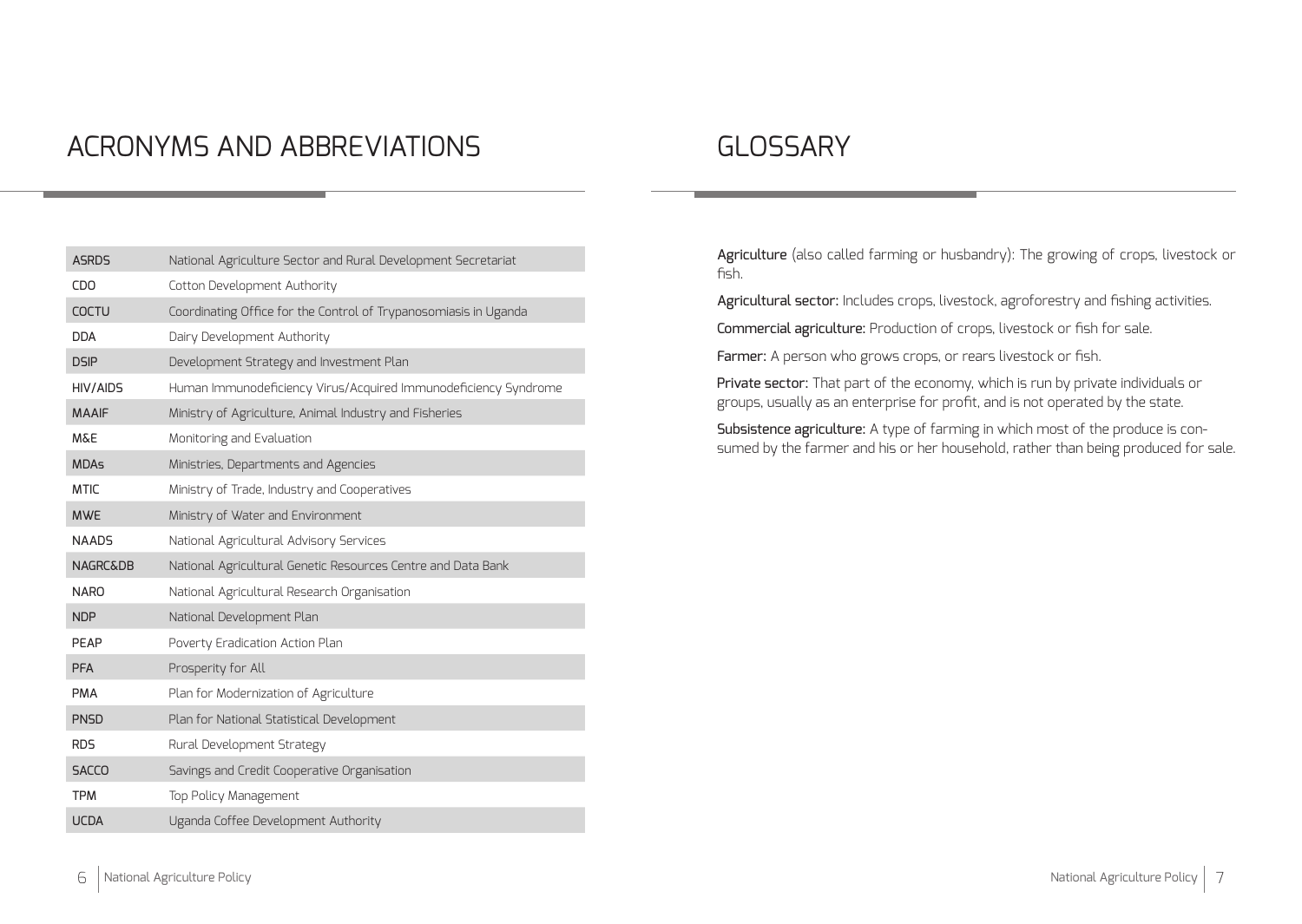### **FOREWORD**

I am pleased to present this National Agriculture Policy to the people of Uganda and our Development Partners. This Policy is important because it responds to the demand by the agriculture sector stakeholders but also because it provides a shared vision for the development of sustainable agricultures.

Agriculture has made significant contribution to Uganda's socioeconomic development through generation of household and national incomes; reduction of hunger; and growth in trade, investments, industrialization, economic diversification and job creation. As we look to the future, agriculture will continue to be essential to Uganda's development and to achieve the ambitious goals of Vision 2040, whose strategic goals is "A Transformed Uganda Society from a Peasant to a Modern and Prosperous Country within 30 Years". Vision 2040 recognizes the central role of agriculture in this transformation process.

The vision of the National Agriculture Policy is "A Competitive, Profitable and Sustainable Commercial and Agriculture Sector". The overall objective is to promote food and nutrition security and to improve household incomes through coordinated interventions that will enhance sustainable agricultural productivity and value addition; provide employment opportunities, and promote agribusinesses, investments and trade.

For this objective to be achieved interventions under this Policy will cater for all farmer categories and the private sector. It will also require that all stakeholders, including farmers, government ministries, local governments, the private sector, civil society and development partners work closely together.

This Policy is a result of close consultation and partnership between the Ministry of Agriculture, Animal Industry and Fisheries and farmers' organizations, the private sector, civil society, development partners, local governments and other government ministries, departments and agencies. I thank all of those who were engaged in the process of formulating this policy. The Ministry of Agriculture, Animal Industry and Fisheries is committed to maintaining this partnership during its implementation.

Together we shall realize an agricultural revolution in this country.

For God and My Country

Tress Bucyanayandi (MP) **Minister** MINISTRY OF AGRICULTURE, ANIMAL INDUSTRY AND FISHERIES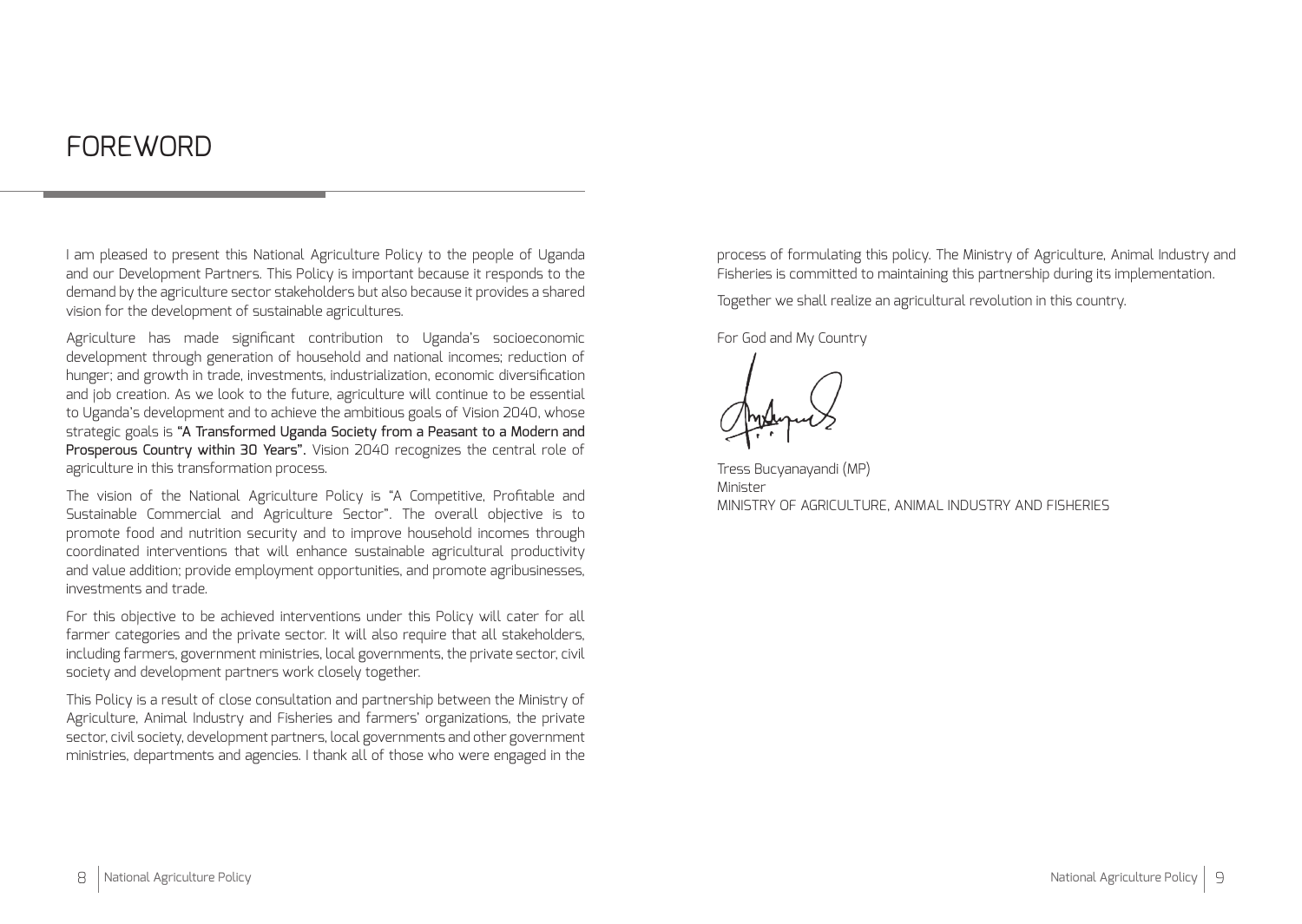### 1.0 INTRODUCTION 2.0 BACKGROUND

- 1. This National Agriculture Policy (NAP) has been formulated in line with the Constitution of the Republic of Uganda. Objective XI (ii) of the Constitution provides that the state shall "stimulate agricultural, industrial, technological and scientific development by adopting appropriate policies and enactment of enabling legislation."Objective XXII (a) provides that the state shall "take appropriate steps to encourage people to grow and store adequate food."
- 2. The National Agriculture Policy is aimed at translating these high level national obligations into policies and strategies to enable their achievement. The policy shall guide all agriculture and agriculture related sub-sector plans, policy frameworks and strategies existing and those to be formulated in future.
- 3. In addition to its constitutional obligations, the Government has a national vision aimed at achieving Prosperity For All (PFA). Agricultural development is a central strategy for achieving this Prosperity For All vision.
- 4. The policy is derived from the need to achieve the national development objectives of increasing household incomes, food and nutrition security and employment as stipulated by the National Development Plan (NDP) in which agriculture is identified as one of the primary drivers of growth in the economy.
- 5. The detailed investments to operationalise this policy are laid out in periodic Agriculture Sector Development Strategies and Investment Plans (DSIP).

#### 2.1 Importance of Agriculture

6. Agriculture has been and continues to be the most important sector in Uganda's economy in terms of food and nutrition security, employment, income, raw materials for industry and exports to regional and international markets. Agriculture has the potential to sustain its historical reputation as the primary driver of economic growth and poverty reduction. Therefore, agriculture has to be given the highest degree of attention in national development planning.

#### 2.2 Agricultural Sector Performance

7. Despite the importance of agriculture in the economy, the sector's performance in recent years in terms of production, productivity, food and nutrition security has been mixed. For the sector to have a sustained positive impact on economic growth, poverty reduction and food security, the growth rate of the agricultural sector must be higher than the national population growth, attaining the NDP average of 5.6 percent, and even better at the DSIP target of 6 percent. The DSIP target is aligned to the annual target of the African Union's Comprehensive Africa Agriculture Development Programme (CAADP).

#### 2.3 Agricultural Policy Environment since 1997

8. The policy environment for agriculture in Uganda since 1997has been shaped by several national level policy frameworks. These include the Poverty Eradication Action Plan (PEAP) and its successor the National Development Plan (NDP); as well as the Prosperity for All (PFA). At agriculture sector level, these frameworks were implemented through the Plan for Modernisation of Agriculture (PMA) and the Rural Development Strategy (RDS). For a while, the PMA and RDS existed in parallel, were duplicative and recommended varied approaches. The Ministry of Agriculture, Animal Industry and Fisheries (MAAIF) published the first DSIP in 2005 to implement the MAAIF component of the PMA and the second DSIP in 2010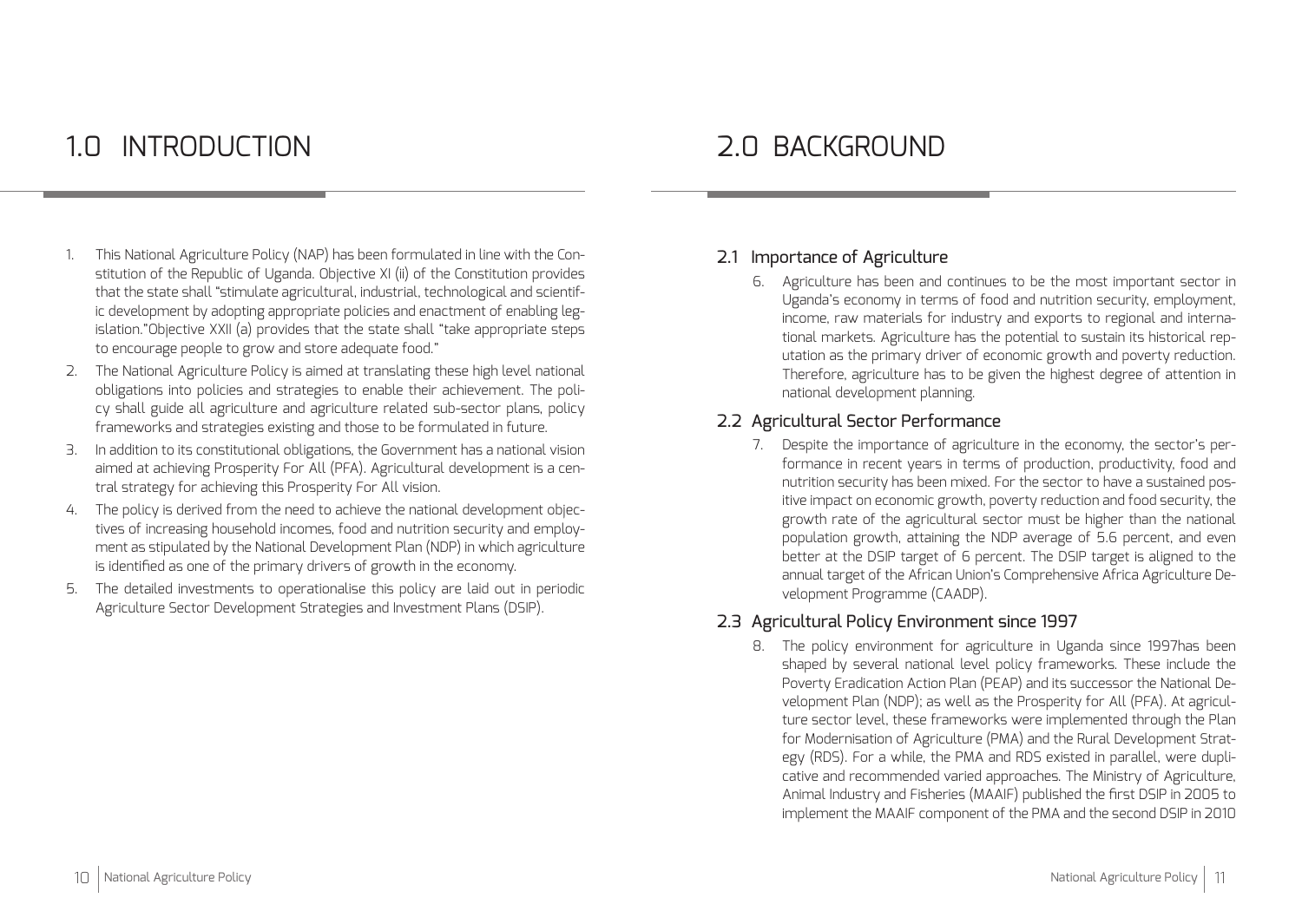to implement the agriculture chapter of the NDP. This policy is intended to harmonize the different thoughts and approaches to national agricultural development.

#### 2.4 Agricultural Sector Management

- 9. MAAIF is responsible for managing and coordinating agricultural policies and interventions. It does so through the Ministry's autonomous and semi-autonomous agencies, local governments, farmers and farmers' organizations, other ministries, departments and agencies (MDAs), the private agribusiness and agro-processing sector, civil society, academia, development partners and academia.
- 10. As a strategy to enhance efficiency in the delivery of agricultural goods and services, seven statutory semi-autonomous institutions were formed under MAAIF, these are the:
	- i. National Agricultural Research Organisation (NARO);
	- ii. National Agricultural Advisory Services (NAADS);
	- iii. National Animal Genetic Resources Centre and Data Bank (NAGRC&DB);
	- iv. Cotton Development Organisation (CDO);
	- v. Coordinating Office for the Control of Trypanosomiasis in Uganda (COCTU);
	- vi. Dairy Development Authority (DDA); and
	- vii. Uganda Coffee Development Authority (UCDA).
- 11. The Secretariat for the Plan for Modernisation of Agriculture (PMA) is an administrative (management services) Unit for policy harmonisation and inter-sectoral coordination. Actualisation of the agricultural development targets is highly dependent on the interventions of other government sectors.
- 12. The creation of these agencies has in turn resulted into the restructuring of divisions and departments of the ministry headquarters to manage agricultural policy formulation, planning, regulation, disease and pest control, monitoring, and the supervision of the sector.

### 2.5 Agricultural Development Challenges

- 13. Agriculture in Uganda faces several challenges at the different stages of the commodity value chain. These include:
	- i. low production and productivity;
	- ii. low value addition to agricultural produce;
	- iii. lack of sustainable or dependable access to markets;
	- iv. failure to maintain a consistent policy regime and functional institutions;
	- v. insufficient skilled agricultural labour force;
- vi. high human disease burdens; and
- vii. inadequate attention to natural resources sustainability.

### 2.6 Potential for Agriculture

- 14. There are many factors that favour agricultural development in Uganda. These include:
	- i. adequate land and water resources for agricultural production;
	- ii. high potential to improve productivity;
	- iii. high export potential for agricultural products to regional and international markets; and
	- iv. support from the renewed regional and international focus on agriculture as a critical mechanism for sustainable social and economic development.

#### 2.7 Emerging Opportunities and Threats to Agricultural Development

- 15. In addition to existing challenges and potentials within the agricultural sector, there are several emerging opportunities and threats affecting the sector. These include:
	- i. Multiple and contradictory land tenure systems, often leading to land fragmentation, land degradation, and insecurity of tenure;
	- ii. High population growth at 3.4% which is decreasing per capita land availability for agricultural production;
	- iii. Climate change effects which are adversely impacting agricultural productivity and sustainability of farmer livelihoods;
	- iv. The discovery of oil which may provide an opportunity for increased investment in agriculture sector or alternatively, could turn attention and investment away from the agriculture; and
	- v. Increasing medium and large scale private sector investment in agricultural value chains, which has the potential to increase private sector agricultural financing and more efficient use of agricultural resources.
- 16. The National Agriculture Policy will address the above challenges and potential threats, exploit the existing potentials and optimize the opportunities for the future.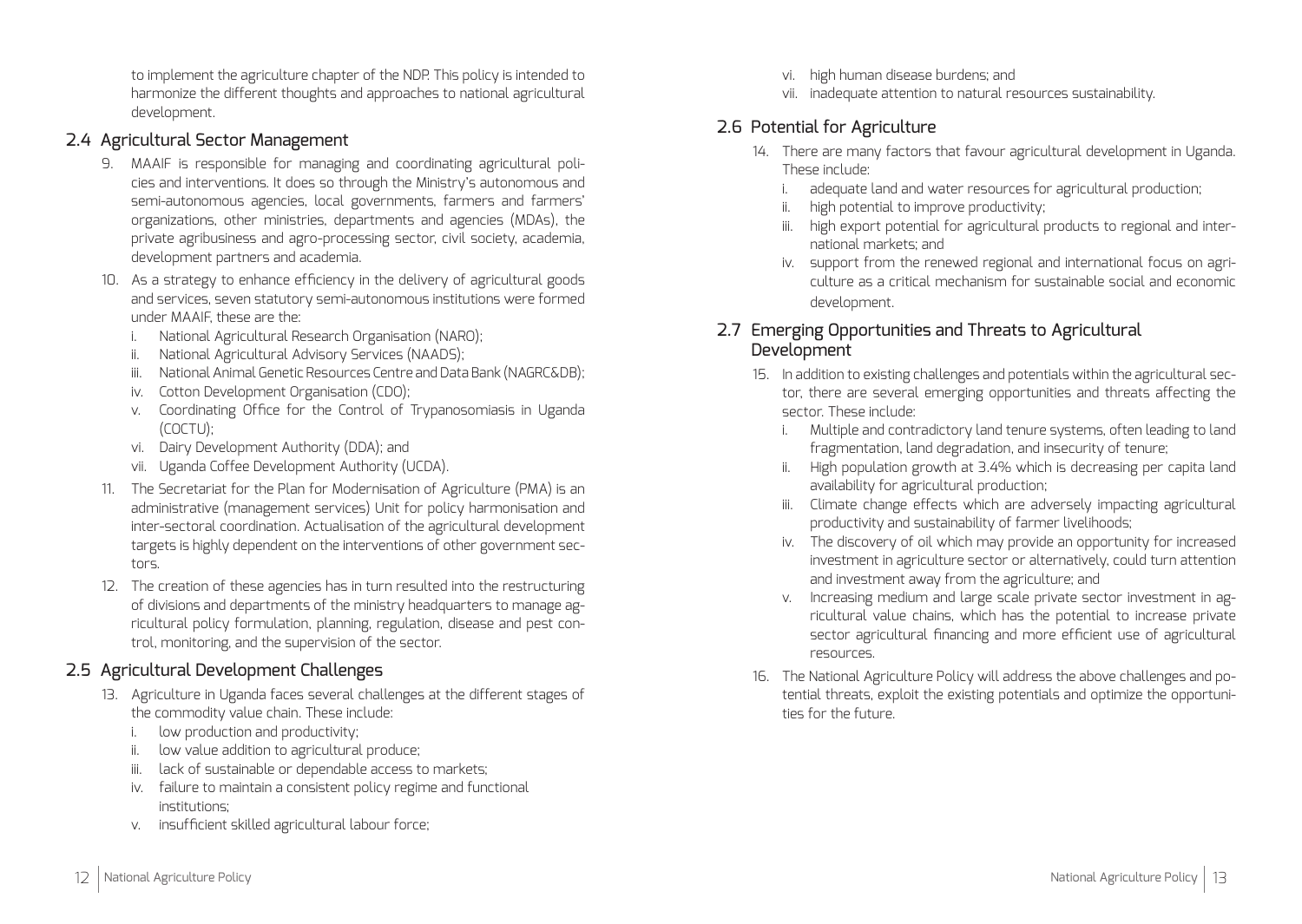## 3.0 GUIDING PRINCIPLES, OBJECTIVES AND STRATEGIES

#### 3.1 Guiding Principles

- 17. Agricultural policy in Uganda shall be guided by six principles. These principles are derived from the country's experiences and lessons learned in implementing the PEAP, the PMA, and from implementation of decentralized governance through the Local Government Act of 1997.
	- i. The Government of Uganda is pursuing a private sector-led and market-oriented economy. In doing this, the government shall work on constraints that hinder the private sector from increasing investment in agriculture. Government shall support existing partnerships and form new partnerships with private sector actors. Government actions shall aim to strengthen the private sector through improved public service delivery and by putting in place an enhanced regulatory environment for the agricultural sector in Uganda.
	- ii. Agricultural development strategies will be developed and pursued according to the agricultural production zones through a commodity-based approach. Commodities that are best suited for each zone will receive public sector support for the purposes of food security and for commercialization. Efforts will be made to support commodity value-chain development of strategic commodities in the different zones in order to develop viable agro-industrial centres.
	- iii. Agricultural development services will be provided to all farmer categories as individuals or in groups, ensuring gender equity. The focus on strategic commodities in the different zones will be in addition to the continued provision of agricultural services for general agricultural production through central government agencies and local governments.
	- iv. Government shall continue to provide agricultural services through the decentralized system of government and will work to strengthen this system. In particular, MAAIF will increase its collaboration with and support to district and sub-county local governments to improve

accessibility and quality of service delivery to farmers. MAAIF shall also improve its supervisory, inspection and monitoring functions through enhanced collaboration with local governments.

- v. Government interventions will strive to achieve equity in agricultural growth by ensuring that agricultural interventions are balanced across the different regions, agricultural zones, and between genders. Where necessary, government shall give focused attention to parts of the country with specific needs and to vulnerable or marginalized groups.
- vi. Government shall ensure that key agricultural resources, including soils and water for agricultural production, are sustainably used and managed to support adequate production for the current and for future generations.

#### 3.2 Policy Objectives and Strategies

#### 3.2.1 Vision

18. The vision of the policy is "A Competitive, Profitable and Sustainable Agricultural Sector".

#### 3.2.2 Mission

19. The mission of the policy is to: "Transform subsistence farming to sustainable commercial agriculture."

#### 3.2.3 Objectives and Strategies

- 20. The overall objective of the agriculture policy is to achieve food and nutrition security and improve household incomes through coordinated interventions that focus on enhancing sustainable agricultural productivity and value addition; providing employment opportunities, and promoting domestic and international trade.
- 21. To achieve the broad objective, Government shall pursue six inter-related specific objectives. For each of the objectives, Government shall employ specific strategies to achieve the objectives, working closely with all stakeholders in agriculture, including central and local government ministries, departments and agencies, private sector, civil society, farmers, and development partners. These strategies were formulated with consideration and reference to existing policies.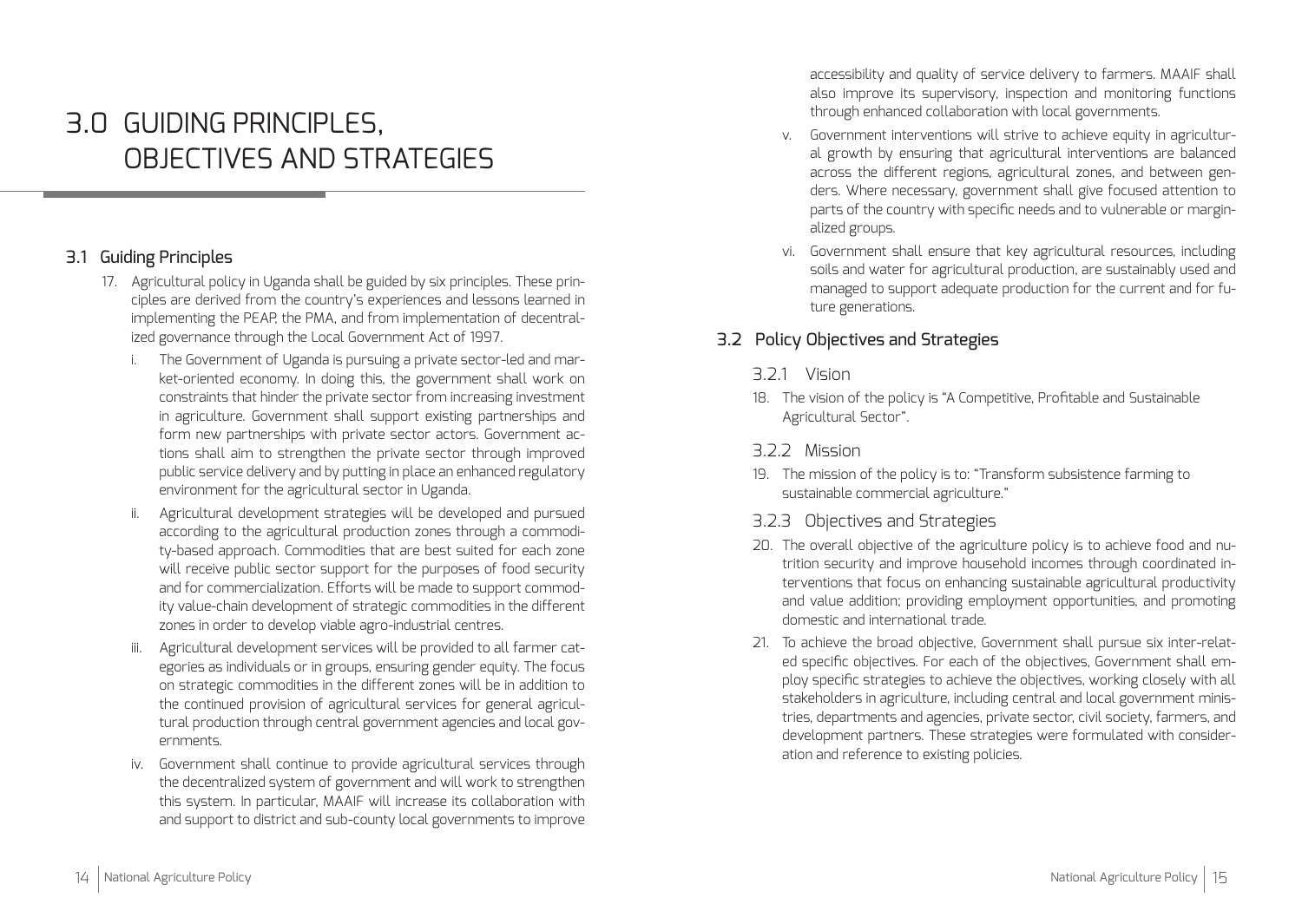#### Objective 1: Ensure household and national food and nutrition security for all Ugandans

- 22. Increasing household food and nutrition security is dependent on expanded production, increased incomes to support purchases of food and other elements necessary for improved nutrition, enhanced storage capacity, and improved access to key markets and market information. To realize this objective, Government shall:
	- i. Promote agricultural enterprises that enable households to earn daily, periodic and long-term incomes to support food purchases;
	- ii. Promote and facilitate the construction of appropriate agro-processing and storage infrastructure at appropriate levels to improve post harvest management, add value and to enhance marketing;
	- iii. Develop and improve food handling, marketing and distribution systems and linkages to domestic, regional and international markets;
	- iv. Support the establishment of a national strategic food reserve system;
	- v. Support the development of a well coordinated system for collecting, collating and disseminating information on agricultural production, food and nutrition security across households, communities and agricultural zones;
	- vi. Encourage and support local governments to enact and enforce bylaws and ordinances that promote household food security through appropriate food production or storage practices;
	- vii. Promote the production of nutritious foods, including indigenous foods (enterprise mix) to meet household needs and for sale;
	- viii. Promote consumption of diversified nutritious foods including indigenous foods at household and community levels; and
	- ix. Promote appropriate technologies and practices for minimizing post harvest losses along the entire commodity value chain.

#### Objective 2: Increase incomes of farming households from crops, livestock, fisheries and all other agriculture related activities

23. To increase household incomes in an economy where the prices are determined by the market, farmers have to increase the volume of their output, improve quality, undertake market discovery and organize for collective marketing. Increased access to recommended technologies and inputs and mechanization is critical for raising farm productivity. Therefore, Government shall implement the following strategies to boost production and

productivity as a means of raising household incomes:

- Increase the access of the population to agricultural training and skills development opportunities;
- ii. Facilitate farmers to organize themselves into production and marketing groups or cooperatives to increase their bargaining power in commodity and input markets and to facilitate efficient service delivery;
- iii. Generate, demonstrate and disseminate appropriate, safe, and cost-effective agricultural technologies and research services to enhance production and increase quality of products through access to high quality agricultural technology, agribusiness and advisory services for all categories of farmers;
- iv. Promote agricultural mechanization through the application of appropriate machinery and expansion of animal traction;
- v. Encourage and promote dry season livestock feeding through pasture preservation and other feeding practices;
- vi. Promote strategic partnerships between technology development research and advisory services at all levels;
- vii. Provide vaccination services for animal vector disease control. Stock vaccines and essential drugs for all notifiable diseases;
- viii. Strengthen capacity for pest, weed, disease, and vermin control at all levels;
- ix. Promote large scale farming enterprises, block farming, and out grower schemes where appropriate;
- x. Promote financial services to enable farmers to access agricultural inputs, services, and equipment along the value-chain;
- xi. Promote the growth of a vibrant private sector-led agricultural input supply system that is responsive to farmer and sector needs. Strengthen the certification and regulatory system to guarantee the quality of agriculture inputs at all levels;
- xii. Develop and implement a policy and regulatory framework for biotechnology in agriculture; and
- xiii. Support development and sustainable use, management, and maintenance of water and land resources for agriculture to boost production, enhance value-addition, and reduce the effects of climactic shocks.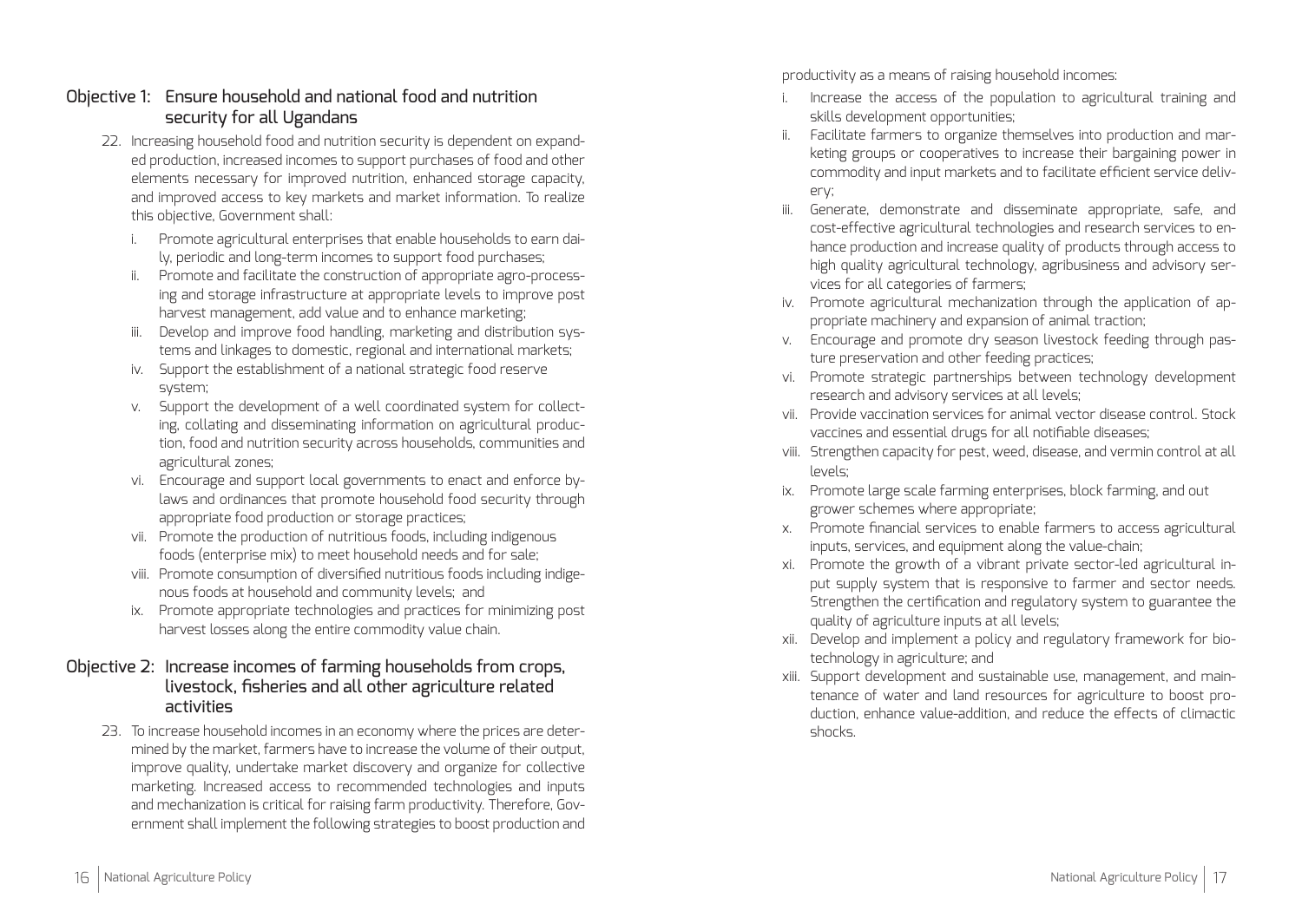- Objective 3: Promote specialization in strategic, profitable and viable enterprises and value addition through agrozoning
	- 24. Commodity specialization and agro-zoning strengthens agri-business, enhances profitability and market access and leads to creation of on-farm and off-farm employment. Creating additional employment opportunities will necessitate increased commercialization of agriculture and the establishment of industries for value addition to agricultural products. Adding value to agricultural products is vital for the development of agriculture in Uganda. The benefits include reducing losses by increasing the shelf life of products, reducing transport costs associated with the movement of unprocessed bulk produce; resulting into increased earnings. Government shall:
		- i. Review, operationalise and deepen (sub-zone specific) agriculture production zones in Uganda;
		- ii. Ensure the provision of basic infrastructure and reliable access to utilities to encourage investment in agro-processing;
		- iii. Promote the development and dissemination of efficient, cost-effective and appropriate technologies for processing and preserving agricultural commodities;
		- iv. Promote the establishment of large scale farming enterprises and outgrower schemes as appropriate;
		- v. Support private and public sector initiatives aimed at establishing agro-processing industries; and
		- vi. Establish and enforce safety standards and quality assurance to ensure that agricultural products from Uganda compete effectively in domestic, regional and international markets.

#### Objective 4: Promote domestic, regional and international trade in agricultural products.

- 25. In order to sustain improvements in agriculture, farmers need to be assured of market outlets for their produce. They need sustainable and reliable market access. Market reliability and efficiency supports sustainable agriculture production plans. To promote trade in agricultural products, government shall:
	- i. Develop and expand a sustainable nationwide market information system that is transparent and accessible to all agricultural sector stakeholders;
	- ii. Ensure the development, maintenance and improvement of physical agricultural market infrastructure at strategic locations, including

crop and livestock markets, abattoirs, and fish landing sites;

- iii. Ensure the development of infrastructure and utilities that are necessary for agricultural trade, including transport infrastructure and reliable access to fuel and electricity;
- iv. Strengthen national capacity for quality assurance, regulation, and safety standards to promote increased trade at all levels;
- v. Promote Uganda's agricultural products in local and international markets and in trade fairs as a recognizable national brand; and
- vi. Address supply and demand constraints to domestic, regional and international markets, such as those related to inadequate information, inappropriate production and value-addition technologies, or poor handling, transportation and marketing infrastructure.

#### Objective 5: Ensure sustainable use and management of agricultural resources

- 26. Achievement of the above four objectives largely hinges on the extent to which the environment and natural resources that are necessary for agricultural production are sustainably managed and utilized. Society as a whole, needs to be guided on the proper use and maintenance of key agricultural resources particularly soils and water for agricultural production. To ensure sustainable use and management of these resources, government shall:
	- i. Periodically map and document the state of agricultural resources and their use patterns in the country;
	- ii. Regulate the exploitation of agricultural resources within ecologically sustainable levels, including addressing the hazards of land fragmentation;
	- iii. Ensure the collection, analysis and dissemination of information to households and communities regarding proper use and conservation of agricultural resources;
	- iv. Promote and support the dissemination of appropriate technologies and practices for agricultural resources conservation and maintenance among all categories of farmers, including Sustainable Land Management (SLM) and Conservation Agriculture (CA);
	- v. Work collaboratively with the sector responsible for environment to strengthen the capacity for collection, analysis and dissemination of agricultural meteorological data at all levels;
	- vi. Promote a sustainable network of community-level meteorological stations across the country;
	- vii. Develop capacity to harvest and utilize rain water for agricultural production;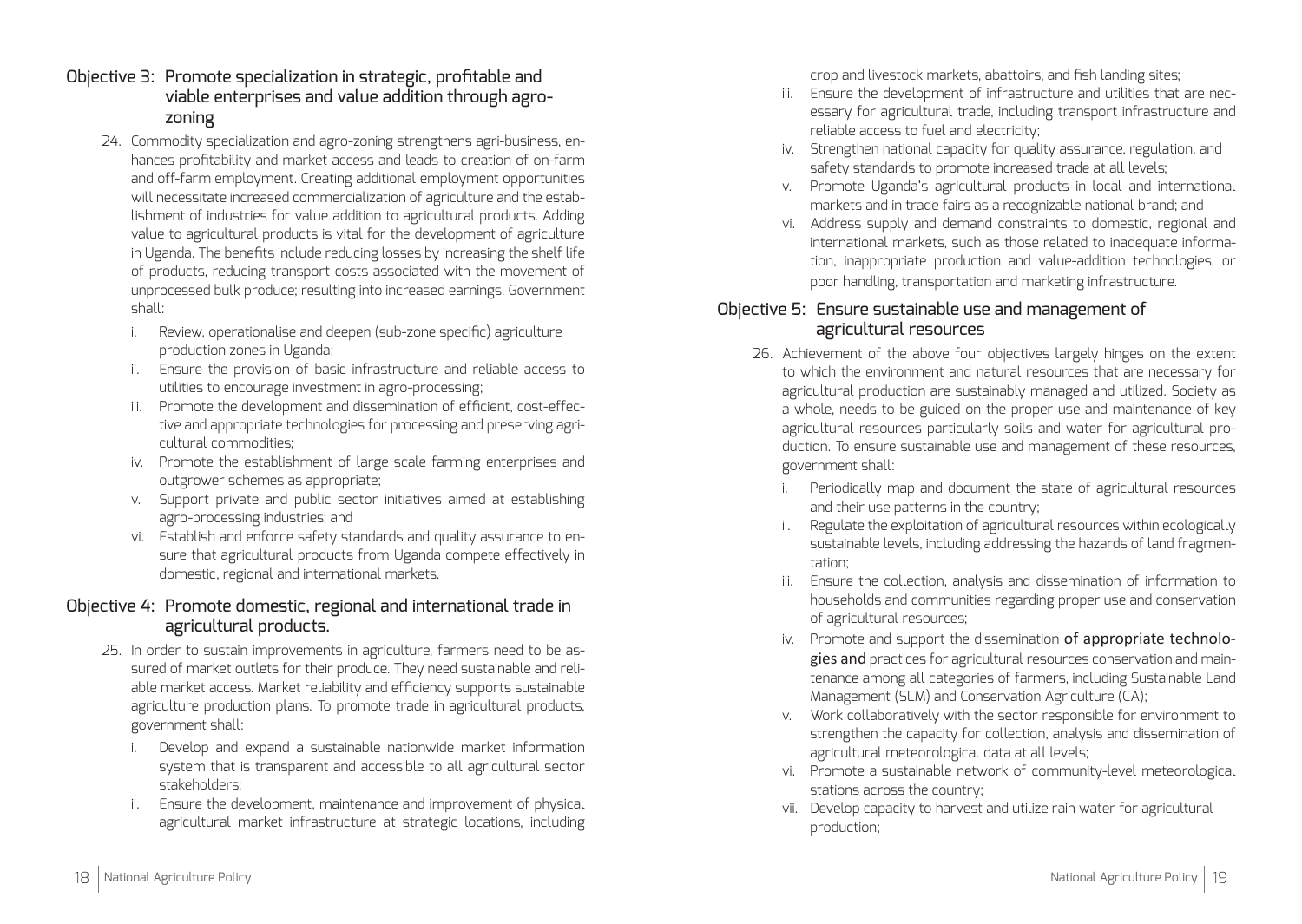- viii. Encourage and support local governments to enact and enforce ordinances and by-laws regarding local utilization and management of agriculture resources;
- ix. Promote land use and farm planning services among farmers; and
- x. Develop capacity at all levels for planning and implementation of activities to address climate change and its impact on agriculture.

#### Objective 6: Develop human resources for agricultural development

- 27. Successful implementation of this policy will require a skilled labour force. The sector requires well-trained professionals in a wide range of disciplines for both planning and programme design at central government level and programme implementation at local government level in order to provide effective delivery of services to farmers and agribusinesses. In addition, farmers themselves need regular training and constant access to new knowledge and agricultural practices and technologies. In order to achieve this objective, government shall:
	- i. Support agricultural training institutions including their sustainable funding and increase agricultural training at all levels of education;
	- ii. Promote professionalism in agriculture, strengthening the linkage between formal and non-formal agriculture education including practical skills;
	- iii. Promote positive attitudes towards agriculture, by integration of agriculture in the national education and value systems;
	- iv. Develop capacity of farmers and farmer organizations to engage more effectively in agribusiness. Provide education programmes to engage farmers more effectively in the competitive market environment;
	- Provide information including other support to farmers to aid them with their enterprise selection, production and marketing decisions;
	- vi. Undertake education programmes to engage farmers more effectively in the liberalized market environment;
	- vii. Encourage continuous training and career development in order to retain effective agricultural staff at MAAIF Headquarters; in local government positions that support agriculture; as well as ensuring a critical mass of agricultural technologists and service providers in the private sector;
	- viii. Enhance research capacity to generate new knowledge and technologies for agricultural development;
	- ix. Reorient the curriculum at universities and agricultural training institutions to focus on the needs of the agricultural sector. Encour-

age sustainable funding for the institutions that offer agricultural training;

- x. Promote the preservation and utilization of appropriate indigenous knowledge; and
- xi. Encourage, promote and support the formation of strong self-regulating professional associations, guilds and partnerships committed to agricultural development.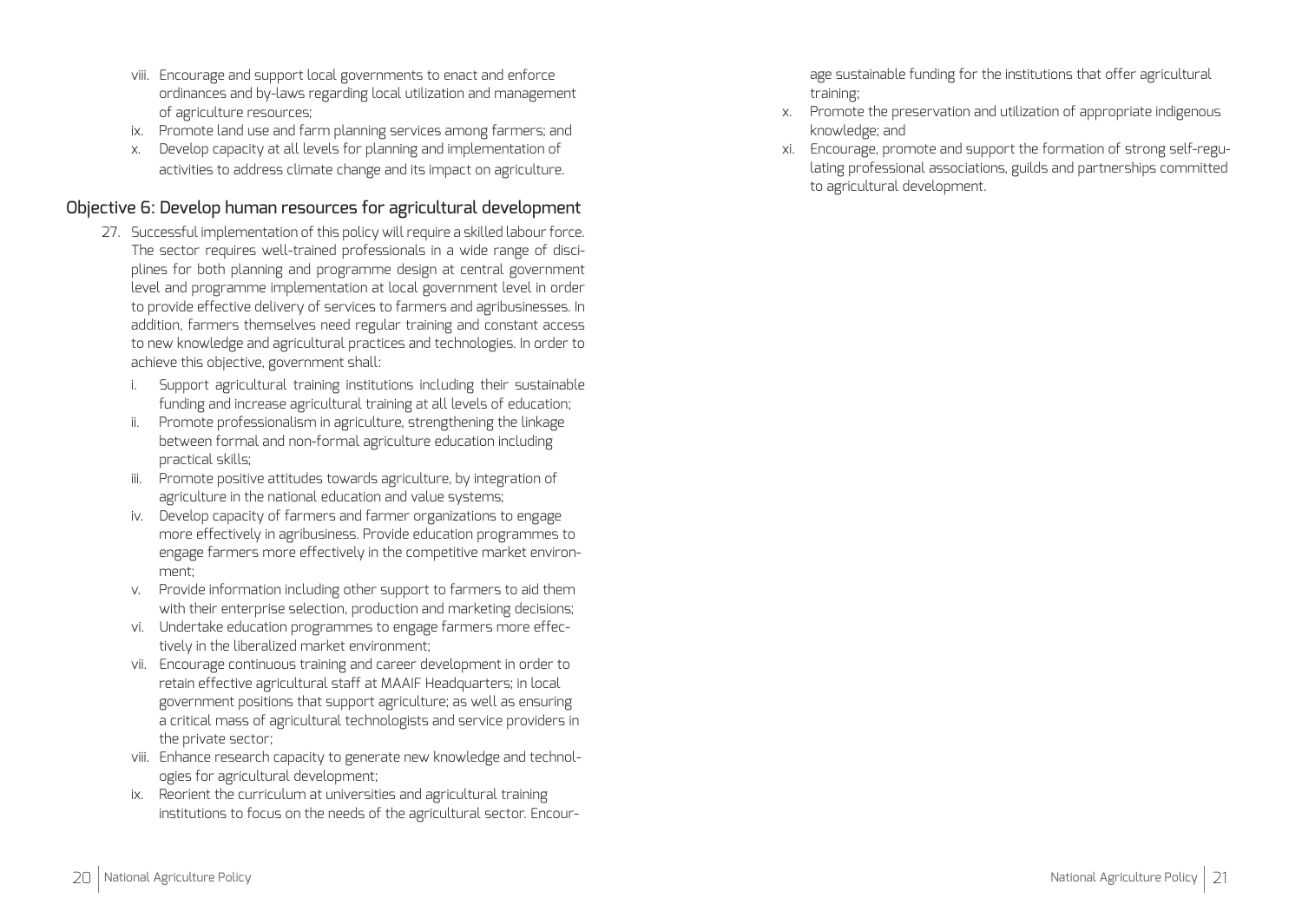### 4 N AGRICULTURAL SUPPORT SECTOR POLICIES AND SERVICES

28. The achievement of the objectives laid out in this policy is dependent on complementary policies and actions by other supporting sectors. These sectors include energy, transport, agricultural finance, education and training, and natural resource use and management. Government shall set up a planning and coordination mechanism that will link MAAIF and the relevant support sectors and services. The responsibilities of these other sectors in supporting agricultural development are clearly specified in the NDP. The Office of the Prime Minister is identified as the most robust coordinating entity to establish a mechanism for the linkages between sectors.

#### 4.1 Ministry Responsible for Energy and Minerals

- 29. The policy strategies on agricultural mechanization, transportation, storage and value addition will require increased, affordable and reliable energy resources. Currently, energy sources for agricultural production, processing, and agribusiness include hydroelectric power and petroleum products, but the costs of these sources are high. Other forms of energy, including wind, biogas, and solar, are not well developed. The Energy Policy for Uganda shall ensure that appropriate strategies are in place to ensure that energy and associated services are available for agriculture and agriculture-related services. The Ministry responsible for energy will initiate new investments and scale up existing investments in energy for agriculture.
- 30. The policy strategies to increase agricultural production and productivity require access to quality and affordable fertilizers. The country's known mineral potential including oil, lime, vermiculite and phosphates provides an opportunity to develop a local fertilizer industry. These opportunities need to be fully exploited. The Ministry responsible for mineral development will promote investment in the local manufacture of fertilizers.

#### 4.2 Ministry Responsible for Transport Infrastructure

31. The strategies for agricultural production, marketing, and trade and processing under this policy will require a well-developed and maintained rural feeder, national and international transport infrastructure. Transport in Uganda includes roads, rail, water, and air transport. The roads, especially feeder and community roads are currently in a poor state, while the other forms of transport are characterized by high cost, inefficiency and insufficient capacity. The Government Transport Policy aims at developing transport services that will support increased agricultural and industrial production and promote trade. The Ministries and agencies responsible for transport infrastructure and local governments will ensure that their policies, strategies and investments address the transport needs of the agricultural sector.

#### 4.3 Ministry Responsible for Agricultural Finance

32. Commercialization of smallholder agriculture will require access to financial products and services – loans and savings. Further, along the commodity value chains, there is a similar demand for both short term working capital and medium to longer term finance for productivity and quality enhancing investments in marketing and processing. From the point of view of liberalised financial institutions, the agricultural sector, especially at the production end, is unattractive due to the twin issues of risk and cost of capital. The farming investments of borrowers are vulnerable to unreliable weather patterns and pest and disease attacks, while a scattered and small-scale clientele means that a financial institution faces high costs of information capture and client servicing. The Ministry responsible for finance, in collaboration with other financial sector players, will continue to develop policies, financial products, and services that are appropriate for use by the agriculture sector for short, medium, and long-term financing along the value-chain. Complete information on the financial products and services available will be appropriately packaged and disseminated to all potential beneficiaries.

#### 4.4 Ministry Responsible for Water, Environment and Natural Resources

33. The strategy for water for agricultural production laid out in this policy is based partly on the availability of bulk water supply, which is currently under-developed. Therefore, the ministries responsible for agriculture and water must continue planning jointly for provision of adequate water for agricultural production to cover irrigation for improved crop production, livestock production needs, and aquaculture. Accordingly, the Ministry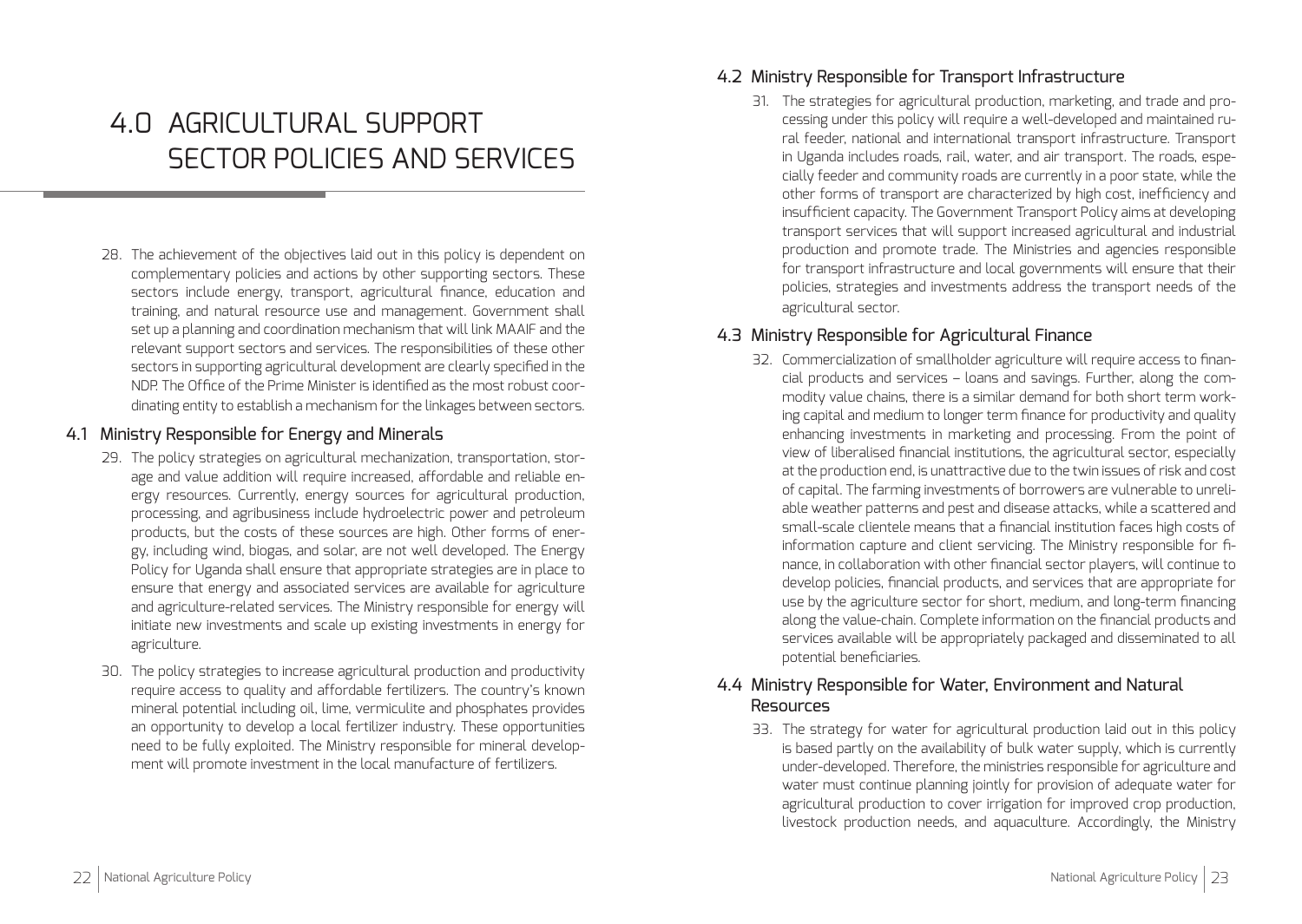responsible for water shall increase investment in off-farm bulk water development, including larger reservoir dam construction, bulk water transfer systems, water diversion systems, and aquifer exploration, in collaboration with MAAIF.

- 34. The increased frequency and intensity of weather events linked to climate change including heavy rainfall, floods, and hailstorms, negatively affect agricultural activities and food security. Currently, there are no reliable predictions or early warning systems of the likely impacts of climate change in Uganda. In addition, drought and other climatic extremes are factors contributing to food insecurity in the famine prone areas of the Karamoja region and the cattle corridor between south-western Uganda and Karamoja. Most of these areas are semi-arid, with annual rainfall of less than 700 mm, which is subject to a high degree of unreliability both from year to year and in the distribution within each year.
- 35. The environment and natural resources sector shall mainstream appropriate policy measures on environmental management and natural resources in their programmes and intervene, in collaboration with MAAIF and other relevant ministries and agencies, to mitigate the impact of climate change and extreme weather events on agriculture in areas of high risk. An Environment and Natural Resources Sector Investment Plan has been developed and it addresses the points of concern relevant to the agriculture sector. Implementation of this Sector Investment Plan will be coordinated in collaboration with MAAIF, other relevant ministries, and local governments.

#### 4.5 Ministry Responsible for Market Infrastructure Development

36. The policy strategies on production, storage, marketing and quality assurance and control require a well developed and maintained agricultural marketing infrastructure. The infrastructure includes, but is not limited to physical crop and livestock markets, fish handling facilities, abattoirs, warehouses, silos and cold chain storage. Though the quantity and quality of market infrastructure has improved over time due to investments by the national government, local governments, and the private sector; infrastructure is still inadequate, generally in poor condition, and unevenly distributed. The Ministry responsible for Local Government, in collaboration with other relevant ministries and local governments, will work with the private sector to establish, rehabilitate, improve, and manage marketing infrastructure and ensure that the facilities are located at strategic points for optimal access by producers, processors, traders, and consumers.

#### 4.6 Ministry Responsible for Market Information

37. Farmers and agribusinesses require market information to take advantage of market opportunities in the domestic, regional and international markets. While there are several market information products and services in Uganda in both the public and private sectors, their scope, access, quality and timeliness are generally insufficient. The Ministry responsible for Trade and Industry shall collaborate with MAAIF, other relevant ministries and the private sector to implement policies, that will foster efficient, sustainable and timely market information systems for farmers, traders and processors. In addition, market information users shall be educated on optimal utilization of the information provided.

#### 4.7 Ministry Responsible for Trade and Industry

- 38. Trade services include financial services, market information, storage and transport. As Uganda's domestic and external trade in food and agricultural products expands, there is need to ensure compliance with internationally recognized product safety regulations and standards. The Ministry responsible for Trade and Industry in collaboration with MAAIF and the private sector will review or enact necessary laws and regulations and enhance private and public sector capacities to enforce and implement them. The curricula at agribusiness-related training institutions will be upgraded in order to build the capacity of agribusinesses to comply with these standards and regulations. It will also be responsible for deepening and increasing coverage of the Warehouse Receipt System (WRS).
- 39. Agricultural trade related services include trade information, trade finance, standards and regulations. The Ministry responsible for Trade and Industry shall, in collaboration with MAAIF, the private sector and other related MDAs, develop and implement a national agricultural trade and marketing information system; increase awareness of the private sector on available financing options and standards; formulate and implement agriculture and food safety standards and policies on sanitary and phytosanitary measures and promote the effective positioning of Uganda's agricultural products and services in regional and international markets.

#### 4.8 Agricultural Training and Skills Development

40. The strategies pursued by this policy on production, marketing and value addition require skilled and creative human resources. The Ministries responsible for training and skills development will promote investments in agricultural education, research and advisory services in collaboration with MAAIF, the Ministries of Education and Local Government and the local governments.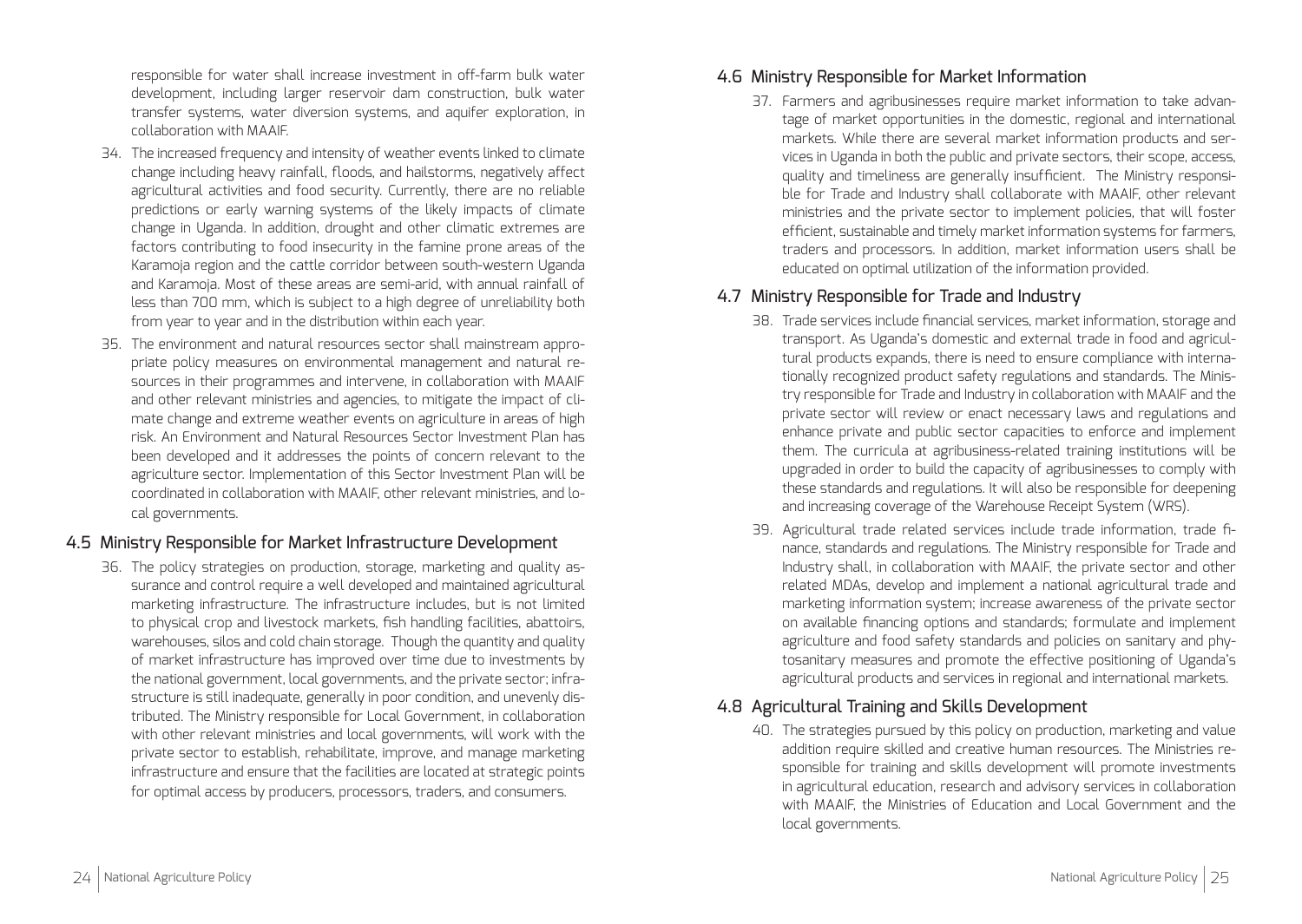#### 4.9 Agricultural Labour

41. The number and diversity of large scale agricultural enterprises (e.g. plantations and estates) in Uganda, while relatively low, is increasing. Effective delivery of the strategies of this policy on production and farm employment will require the improvement of labour issues related to working conditions (e.g. wages, hours of work and leave policies) and conditions of life (e.g. medical benefits, education facilities, housing, occupational safety and health) for workers on these large-scale agricultural enterprises. Labour laws are still inadequate to adequately govern all labour issues arising for large-scale agricultural enterprises. The Ministry responsible for Labour will ensure that the fundamental principles and rights for agricultural workers and labour standards are understood and adhered to by large-scale agricultural employers.

#### 4.10 Agricultural Statistics

42. Planning of agricultural production, marketing, measuring performance and agricultural forecasting requires timely and high quality agricultural statistics. Government developed a Plan for National Statistical Development (PNSD) which provides a base for collection of agriculture sector statistics. Sources of agricultural data include censuses, surveys and administrative records. The success of the statistical plan in the agriculture sector will depend on the financial and technical input of other stakeholders including Uganda Bureau of Statistics, other MDAs, Bank of Uganda, local governments and farmers. The Uganda Bureau of Statistics and local governments shall continue to integrate agricultural data needs into their statistical systems. A functional national agricultural statistics system will be strengthened to deepen a direct linkage between the Uganda Bureau of Statistics, the statistics division in MAAIF and its semi-autonomous agencies, and local governments.

#### 4.11 Agro-processing

43. A principle focus of the National Industrial Policy is agro-processing, which includes processing of food commodities, leather and leather products, textiles and garments, sugar, dairy products, and value added products for niche export markets. The Prosperity For All policy assigned oversight of primary processing activities to MAAIF and tertiary processing to the Ministry responsible for Trade and Industry (MTI). The Uganda Industrial Research Institute has also provided research and development services to agro-processing. MTI, in collaboration with MAAIF will foster the link between primary and tertiary agro-processing levels and encourage development and support of start-up agro processing enterprises in agricultural zones.

### 4.12 Community Empowerment and Development

44. Community mobilization and empowerment is necessary for this policy to achieve its objectives of engaging women, men, youth, and vulnerable populations in agricultural programs and ensuring optimal utilization of agricultural services. The ministries and agencies responsible for community mobilization and empowerment will work to build the demand for agricultural programmes and services by mobilizing communities to recognize the value of these services and for communities to understand the process for accessing them.

#### 4.13 Health and Nutrition

45. The strategies covered by this policy for increasing labour productivity and improving household food and nutrition security require an agricultural workforce that is healthy and well-nourished. Therefore, partnerships will be strengthened between MAAIF, the Ministry of Health, and other partners to ensure that issues of nutrition and health are mainstreamed so that farming households are empowered to adopt positive behaviours that mitigate the effects of disease and poor nutrition.

### 4.14 Land for Agricultural Production

46. There are major challenges related to the different land tenure systems existing in Uganda; as well as the major and emerging risks of land fragmentation occasioned by poor property inheritance practices. Sustainable use and management of agricultural resources is an objective of this policy that is fundamental to future development of the agriculture sector. This objective is also addressed in several policies and laws on land management, including the land use policy and amendments to the Land Act. MAAIF will collaborate with MWE, the Ministry of Lands, Housing and Urban Development, and local governments to increase awareness for achievement of this objective.

### 4.15 Population

47. With a 3.4 percent per annum growth rate in 2010, Uganda's has one of the fastest going populations in the world. The momentum of population growth remains strong because of the age structure of the population and high fertility rates. While the youthfulness of the population is an opportunity for the country's labour intensive agriculture sector, the extremely high growth rate also poses challenges to assuring adequate food security and gainful employment. In the past, agricultural growth was sustained mainly through area expansion. In many parts of Uganda, family-based land sub-division practices and population pressure are contributing to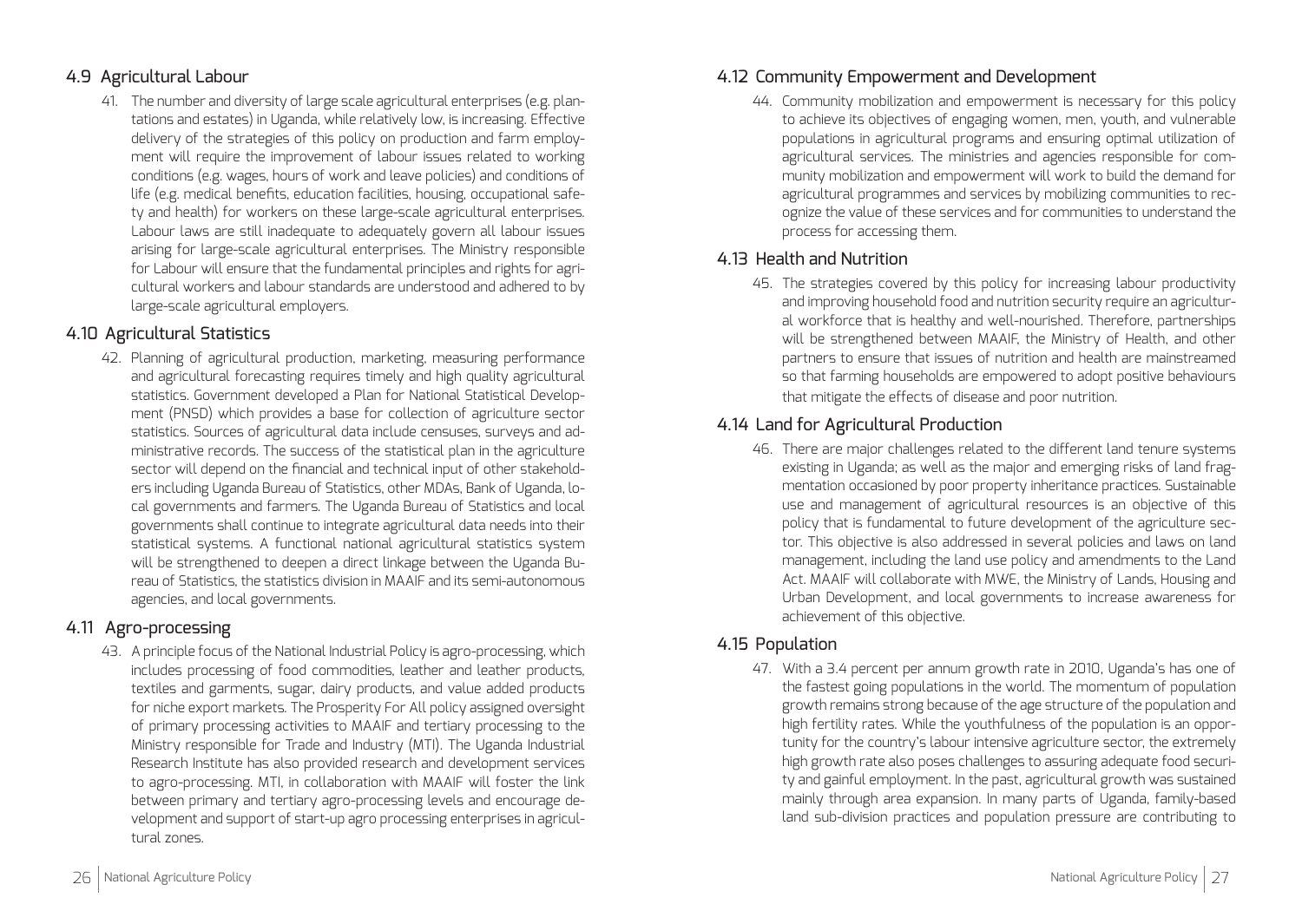smaller farm sizes. The ministries and agencies responsible for population affairs, in collaboration with MAAIF, shall take necessary policy measures both to address the challenges and to take advantage of population growth.

#### 4.16 Farmers Organizations

48. Facilitated farmers working together in groups are able to realize significant increases in their productivity and incomes. Farmer institutions can be powerful advocates for new policies to support agricultural development. Over the years, the Uganda National Farmers Federation; the National Farmers Forum, which is legally bound to the National Agricultural Advisory Services; and the Uganda Co-operative Alliance have mobilized small-scale farmers into groups or co-operatives, so that now there over 45,000 farmer groups nationwide. In addition to offering avenues for extension service delivery, some of these groups have engaged in collective production and marketing. There are also commodity specific farmer organisations, for example in coffee, fisheries and dairy. The promotion of the system of warehouse receipts and Savings and Credit Co-operative Societies (SACCOs) shall further strengthen these organisations to undertake joint activities, especially with respect to marketing. Government will empower farmers and farmers' organisations through building their capacity in management, entrepreneurship, and group dynamics skills. These efforts will contribute to mobilising farmers to increase production and productivity, as well as to engage in higher-level value-chain activities, including collective marketing.

#### 4.17 Vulnerability

49. Vulnerable groups include households headed by women and children, the elderly, the poor, and people living with disabilities and disease. In 2006, about nine percent of rural households were headed by widows or widowers – widowed largely due to HIV/AIDS – and seven percent had members who were disabled. Vulnerable households are less productive and are more likely to suffer from food insecurity. MAAIF shall mainstream active responses to the needs of vulnerable groups in sector plans and interventions.

#### 4.18 Agencies Responsible for Early Warning, Disaster Preparedness and Management

50. The strategies covered by this policy on national food and nutrition security require the establishment of effective forecasting, early warning mechanisms, and strategic food reserves in order to respond to emergency situations. The agencies responsible for early warning, disaster preparedness and management, in collaboration with MAAIF, will prioritize and implement these interventions at all levels. The office of the Prime Minister shall continue to lead, coordinate and galvanise all responsible MDAs and local governments to timely respond to disasters in the country.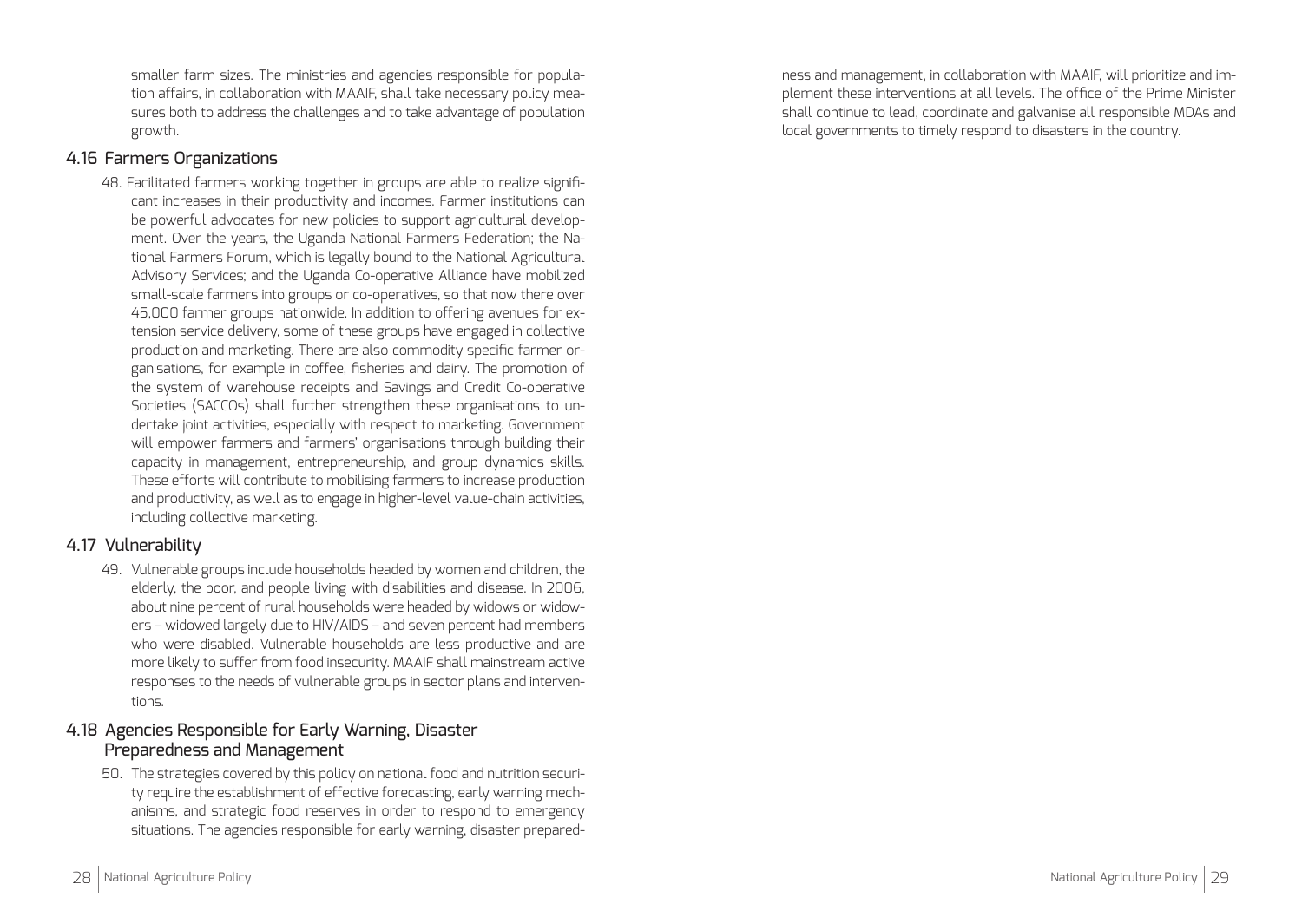### 5.0 IMPLEMENTATION FRAMEWORK

#### 5.1 Implementation Issues

- 51. This policy shall be implemented by the Government of Uganda through the Ministry of Agriculture, Animal Industries and Fisheries, other related MDAs, the private sector, farmers and farmers groups, civil society organisations, and development partners. For effective implementation of the policy, Government shall ensure that the following implementation actions are taken:
	- i. Establish and operationalise an agriculture service delivery system with optimal structures and capacities at all levels;
	- ii. Improve coordination and supervision by the sector ministry (MAAIF) of the semi-autonomous agencies, local governments, and other actors in the agricultural sector;
	- iii. Ensure functional and well-coordinated inter-sectoral linkages and alignment of strategies and implementation plans between MAAIF and the other MDAs;
	- iv. Enhance private sector capacity to support Government in policy implementation; and
	- v. Improve inspection and monitoring of policy implementation across different agencies centrally and at the local government level.

#### 5.2 Institutional Roles and Responsibilities

52. The institutional roles that are specified for MAAIF refer to the ministry as well as all its semi-autonomous agencies. The roles of other MDAs that are critical for effective implementation of this policy are elaborated above. MAAIF has overall responsibility of ensuring that this policy is fully implemented and monitored. This will necessitate strengthening intra-sectoral and inter-sectoral linkages with other MDAs as well as the local governments, private sector, civil society, development partners and the farmers.

#### 5.2.1 Ministry of Agriculture, Animal Industry and Fisheries (MAAIF)

- 53. The mandate of MAAIF is to *"support, promote and guide production of crops, livestock and fisheries, so as to improve quality and increased quantity of agricultural produce and products for domestic consumption, food security and export".*
- 54. MAAIF's core functions shall be:

#### 5.2.1.1 Policy and Programme Coordination and Monitoring

- i. Formulate and review national policies, plans and legislation, standards and programmes supporting the agricultural sector;
- ii. Design, develop and maintain a national information base on the agriculture sector including agricultural statistics;
- iii. Mobilise financial and technical assistance for the development of the agricultural sector;
- iv. Promote the interests of local governments, private sector, farmers, and other sector stakeholders in relation to the sector;
- v. Coordinate, facilitate, monitor, supervise and evaluate (a) national agricultural development projects and programmes; (b) the operations of the Ministry's semi-autonomous agencies; and (c) sector outputs;
- vi. Regulate and monitor private providers of services in the agricultural sector to ensure compliance with national standards;
- vii. Account to the President, Cabinet and Parliament on the performance of the sector; and
- viii. Maintain effective national platforms for engagement and active ownership of programmes by all agriculture sector stakeholders.

#### 5.2.1.2 Regulation and Quality Assurance

- i. Control and manage crop and animal epidemic diseases, pests and vectors affecting production;
- ii. Intensify regulatory services to ensure that all actors adhere to rules and standards;
- iii. Control the use of agricultural chemicals, and enforce animal health and phytosanitary regulations, including seed quality standards;
- iv. Promote and regulate livestock and fisheries activities including aquaculture;
- v. Support and regulate the agricultural input supply system; and
- vi. Establish technical specifications and quality assurance standards for agricultural infrastructure.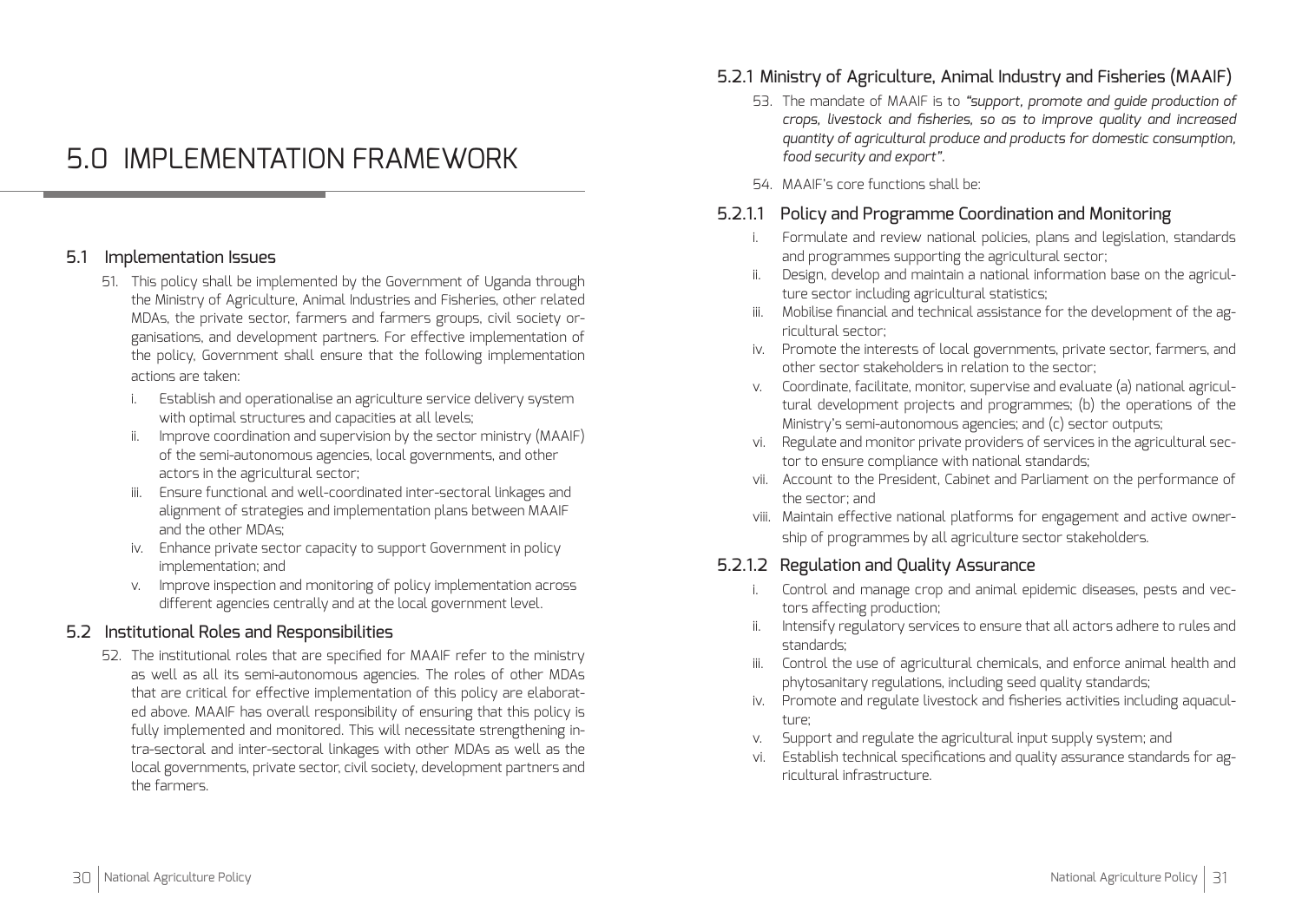#### 5.2.1.3 Advisory and Training Services

- i. Provide technical advice, quality assurance, technical audits and support supervision through agricultural and agribusiness advisory services for crop, livestock, fisheries and entomology; and
- ii. Provide training and capacity building in the fields of agricultural extension and vector and vermin control, as required by the local governments.

#### 5.2.1.4 Research Services

- i. Generate and disseminate appropriate, safe and cost effective agricultural technologies;
- ii. Enhance the participation and coordination of the public and private service providers in the delivery of high quality and efficient agricultural research services; and
- iii. Empower farmers by involving them in identifying and prioritizing their research needs and in procuring agricultural research services, while technically and professionally guiding them to make informed production and marketing decisions.

#### 5.2.1.5 Value-chain Development and Commercialisation

- i. Promote and support commercialization of the agricultural sector through value chain development;
- ii. Review and fully operationalise agricultural production, processing and marketing zones countrywide;
- iii. Guide strategic enterprise selection at farm level to ensure competitiveness and profitability of the chosen commodities;
- iv. Promote primary and secondary processing of agricultural commodities
- v. Promote non-traditional high value agricultural production, including apiculture, sericulture and spices;
- vi. Operationalise water for value-chain development, especially for agricultural production andprimary processing;
- vii. Promote labour saving technologies, agricultural mechanization and engineering; and
- viii. Promote, coordinate, monitor and build capacity of farmer organisations.

#### 5.2.1.6 MAAIF Support to Local Government

- i. Inspect, monitor and evaluate the agricultural activities of local governments;
- ii. Co-coordinate Government's agricultural policies, initiatives, projects and programmes as they apply to local governments;
- iii. Provide technical assistance, support supervision and training to agricultural advisory services personnel within local governments;
- iv. Facilitate development of local-level agricultural services infrastructure in coordination with local governments;
- v. Restock, multiply and ensure access to improved genetic resources by producers;
- vi. Strengthen human and financial capacity of local governments to plan and implement agricultural projects and programmes; and
- vii. Promote collaboration among districts in the same agricultural production and marketing zone to achieve economies of scale.

#### 5.2.2 Local Governments

- 55. The core functions of the districts and lower-level local governments shall be to:
	- i. Implement all of the decentralized and devolved agricultural services, including advisory and regulatory services;
	- ii. Develop and implement appropriate by-laws to regulate food security, animal movement, local taxation and any other areas that support the effective local implementation of agricultural programmes;
	- iii. Monitor implementation of agricultural plans and policies at the district and within the lower-level local governments;
	- iv. Mobilise and empower farmers and farmer groups to produce, process and market their commodities;
	- v. Sensitize and guide communities and implementers on addressing traditional and cultural issues affecting selection, promotion and utilization of strategic agricultural enterprises; and
	- vi. Increase awareness of the farmers to protect agricultural production natural resources, especially land and water.

#### 5.2.3 Private Sector

- 56. The private sector shall complement public sector institutions and be responsible for the following core activities:
	- i. Invest in agricultural production at small, medium and large scales;
	- ii. Invest in agricultural commodity processing and value addition;
	- iii. Participate actively in technology development, multiplication and dissemination;
	- iv. Participate in marketing of both inputs and outputs domestically, regionally and internationally;
	- v. Provide agricultural finance services to support investment in production, processing and marketing of agricultural produce;
	- vi. Advocate for improved policy, regulatory and institutional frameworks that effectively support private sector activities. Dialogue with government and other stakeholders on strategic actions needed for agricultural development;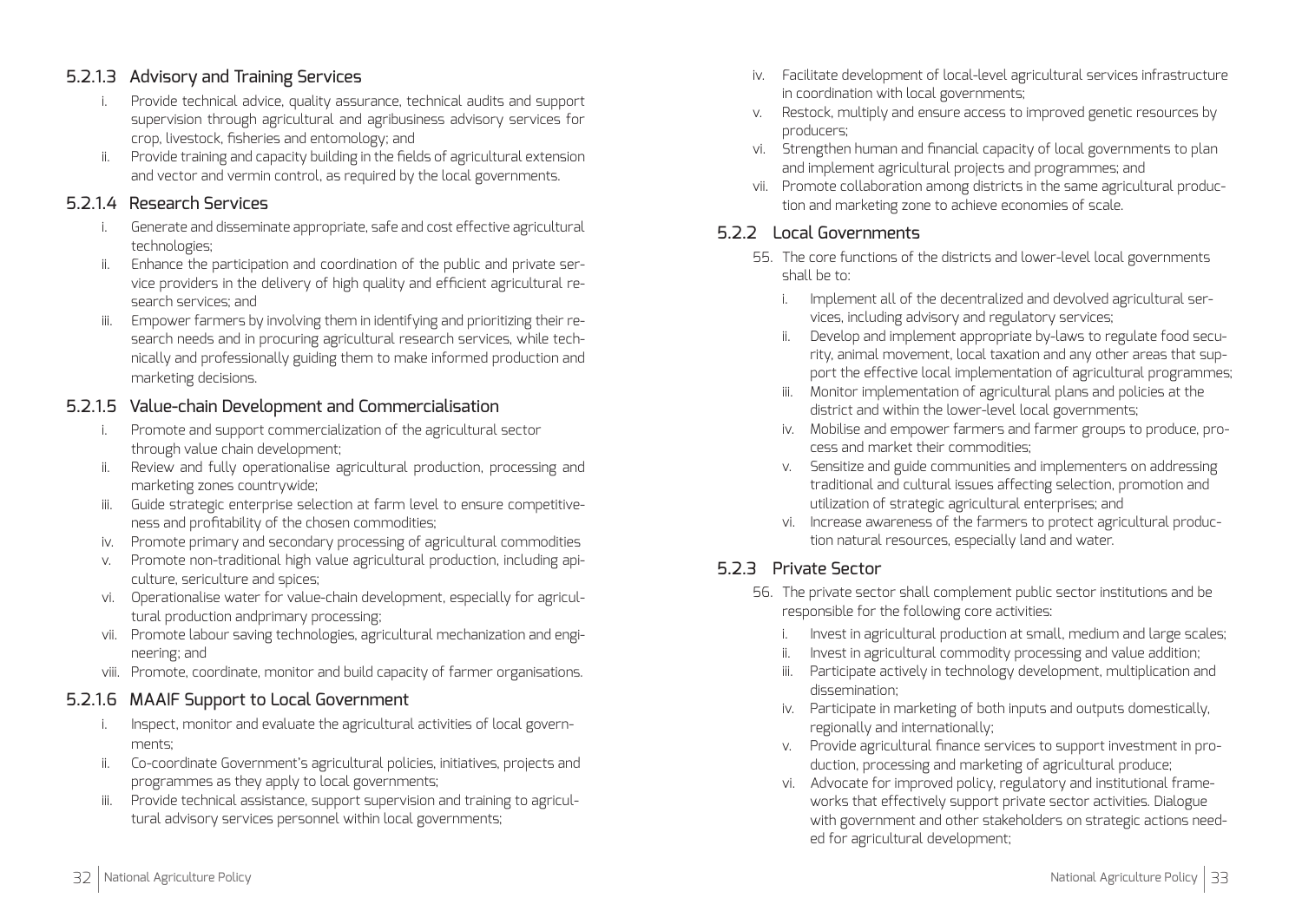- vii. Improve farmer access to key agricultural support services; and
- viii. Invest in rural infrastructure through public-private partnerships.

#### 5.2.4 Civil Society

- 57. Civil society organisations, including the higher-level farmer organisations, and traditional, cultural and faith based institutions shall undertake the following core functions:
	- i. Mobilise farmers to access financial products and services, farm inputs, markets and other relevant agricultural goods and services;
	- ii. Advocate for improvement in agricultural services within the prevailing policy and regulatory environment;
	- iii. Monitor implementation of government programmes;
	- iv. Develop and implement complementary agricultural programmes in line with government policy and plans; and
	- v. Contribute to policy formulation and reviews at all levels.

#### 5.2.5 Development Partners

- 58. The role of development partners shall be to:
	- i. Share good practices and alternative approaches to agricultural development;
	- ii. Provide financial support and technical support to the agriculture sector; and
	- iii. Adhere to partnership principles between Government and donors.

#### 5.3 Implementation Coordination

59. This policy shall be implemented through a sector wide approach that involves both state and non-state actors at both central and local government levels. Effective implementation will necessitate two types of coordination mechanisms to be established: intra-sectoral coordination to deal with internal issues within the agriculture sector; and inter-sectoral coordination to create functional linkages between MAAIF, other MDAs and local governments.

#### 5.3.1 Intra-sectoral Coordination

60. The Top Policy Management (TPM) of MAAIF will ensure that there is consistency and coherence in policy formulation, implementation and monitoring by MAAIF and all its affiliated semi-autonomous agencies. The TPM will ensure that the programmes that fall under the semi-autonomous agencies are properly integrated to meet the overall vision, mission and objectives of the agriculture sector. This will necessitate bringing together the plans and budgets of the ministry headquarters and its agencies within the sector wide approach to address common goals in line with this agriculture policy. The decisions of TPM shall be guided by the Agriculture Sector Working Group which is broader than the TPM of MAAIF and is comprised of a wider section of stakeholders in the agriculture sector.

#### 5.3.2 Inter-sectoral Coordination

61. The Cabinet and Parliament will ensure that implementation of this policy is well coordinated. An inter-ministerial coordination arrangement will be established to advocate and lobby for cross-sectoral collaboration to address the needs of this policy. In particular, this mechanism shall guide and strengthen the vertical linkages between MAAIF and local governments to ensure effective implementation of the policy. For this purpose, a National Agriculture Sector and Rural Development Secretariat (ASRDS) shall be created. It is accordingly proposed to designate the existing PMA Secretariat as the ASRDS. The Parliamentary Committee on Agriculture will play an oversight role to ensure that the agricultural sector is allocated adequate resources to enable implementation of the strategies that are identified in this policy.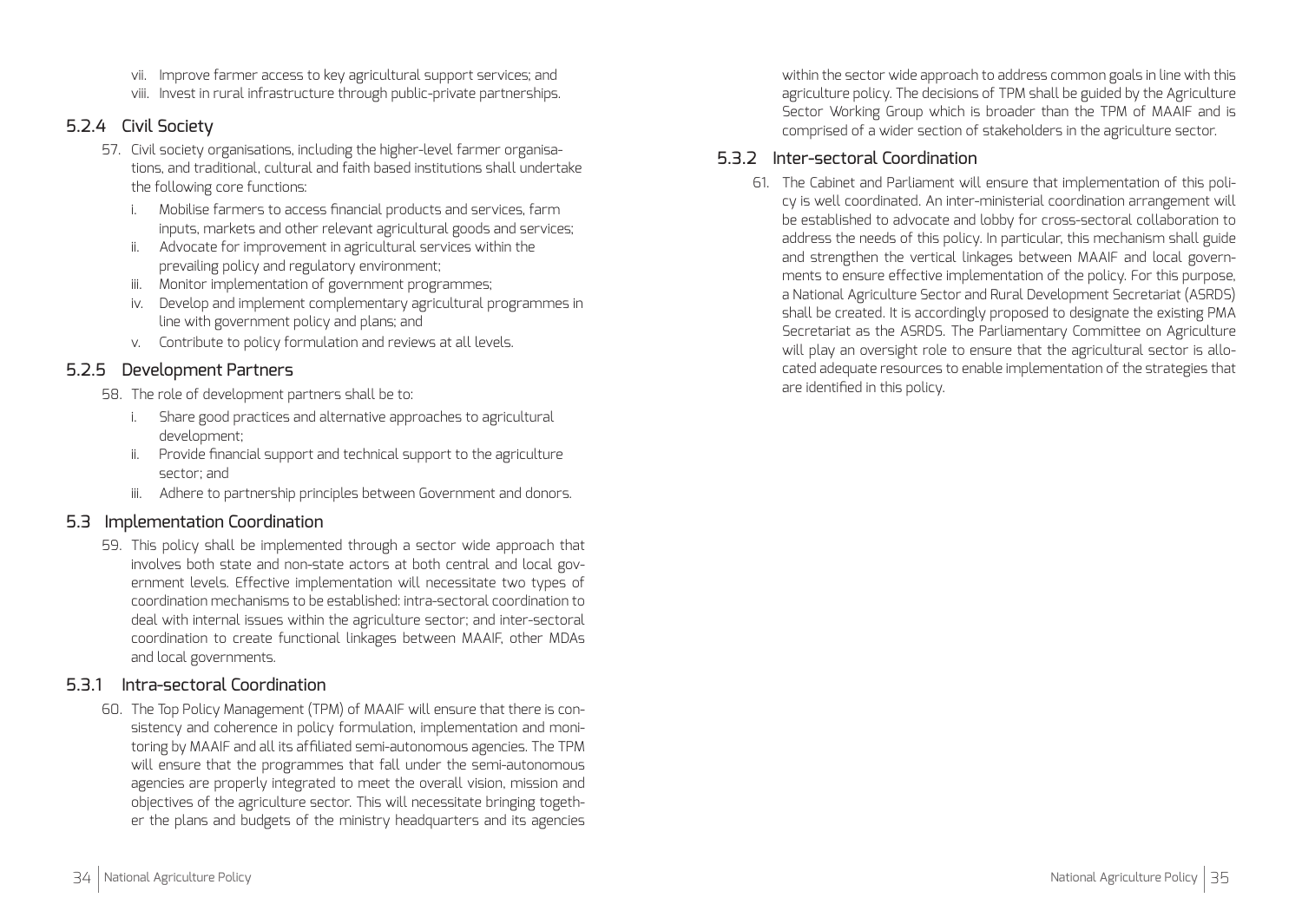#### 6.1 Purpose of the Monitoring and Evaluation System

62. MAAIF under its DSIP has developed a monitoring and evaluation (M&E) system. The purpose of the system is to regularly and transparently assess the implementation of this policy, sector investments, sector performance and the welfare indicators of Ugandan households, including incomes and food and nutrition security. MAAIF shall use the M&E results to make necessary adjustments for better performance and improved outcomes for the sector. MAAIF shall develop this system in collaboration with other agricultural sector stakeholders and shall link it with other relevant national policy monitoring and evaluation systems.

#### 6.2 Operationalising the Monitoring and Evaluation Framework

- 63. MAAIF shall collaborate with other agricultural sector stakeholders in the operationalisation of the M&E system. The operational framework will also define roles and responsibilities in the M&E system.
- 64. MAAIF shall collaborate with other stakeholders including local governments and set up effective agricultural statistics and management information systems to collect, manage and analyse data and report information that can be used in the M&E system. Mechanisms to review progress to ensure that the policy, programmes and processes are on track to meet sector objectives, are part of the M&E system. The review processes shall be transparent, broad and inclusive. MAAIF shall disseminate the outcomes of the reviews to the public through agreed channels.
- 65. MAAIF shall develop and promote linkages and networking between all its agencies, programmes and projects as well as with agricultural sector stakeholders in order to improve knowledge sharing, information exchange and learning from M&E results.

- 66. The communication strategy shall address agriculture and agriculture related information and knowledge from within and from outside the sector. MAAIF has developed a communication strategy which sets out a framework for communicating such information and knowledge both to agricultural sector stakeholders and to those outside the sector. The framework provides for refining and synthesizing the knowledge generated so that it can be shared through accredited communication channels. The information provided will improve awareness and understanding of agriculture in Uganda and enhance dialogue, buy-in, collaboration and participation of all agricultural stakeholders in policy implementation.
- 67. Two-way communication between government and other stakeholders will be institutionalised through facilitating opportunities for public dialogue, knowledge sharing, and enabling information flows from grassroots levels. These communication activities will promote and inform evidence-based planning at all levels. The Agriculture Sector Working Group of MAAIF will use this information to debate and provide appropriate feedback on Government strategies for agricultural development. Awareness of the potential for agricultural development in Uganda and political commitment to development will be fostered through communication between and among different technical and non-technical audiences, government and non-government audiences, development partners, and the wider population at farming community level, sub-county, district, regional and national levels.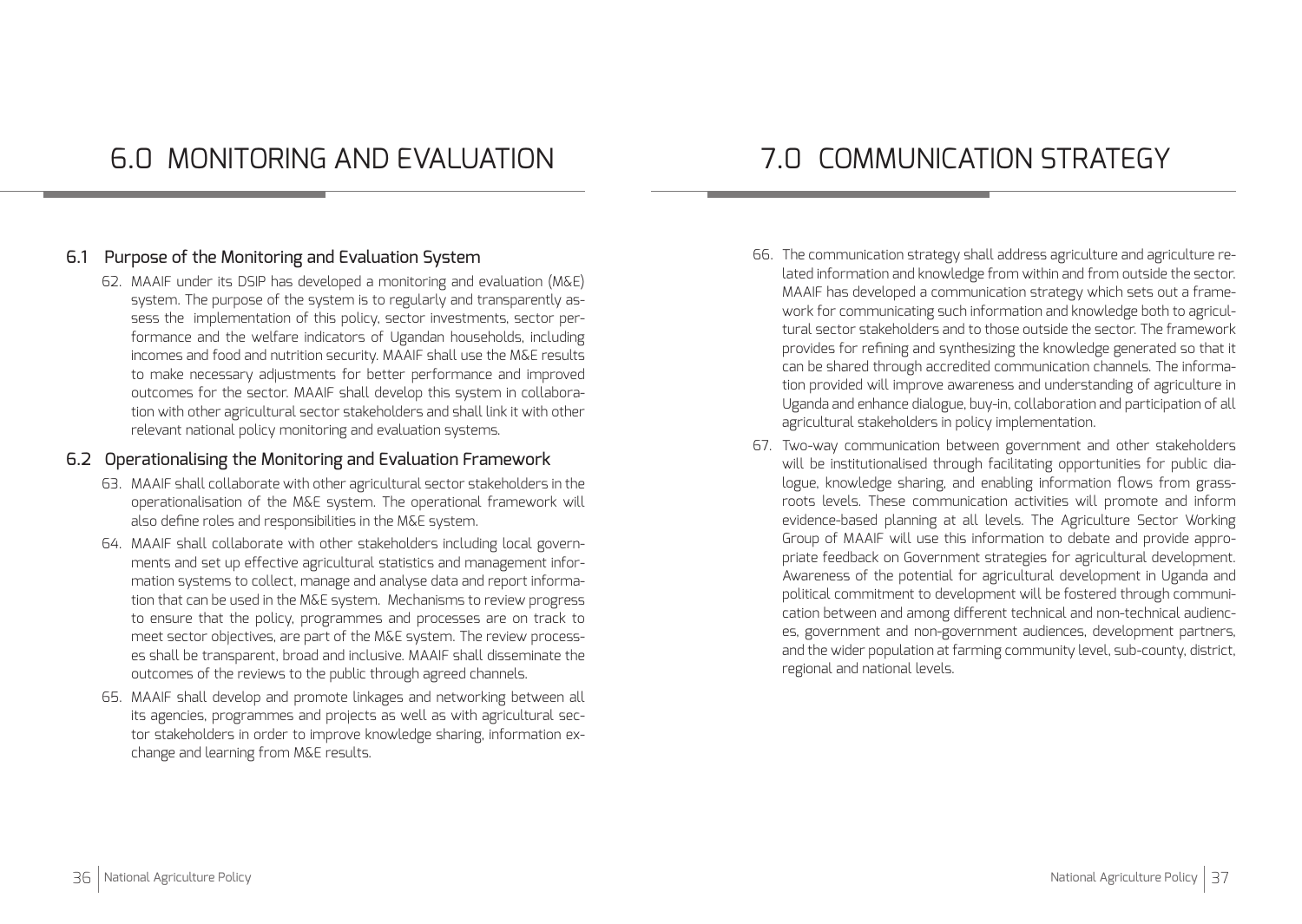## 8.0 CONCLUSION

68. The National Agriculture Policy (NAP) is specifically designed to actualize an agricultural revolution in Uganda.